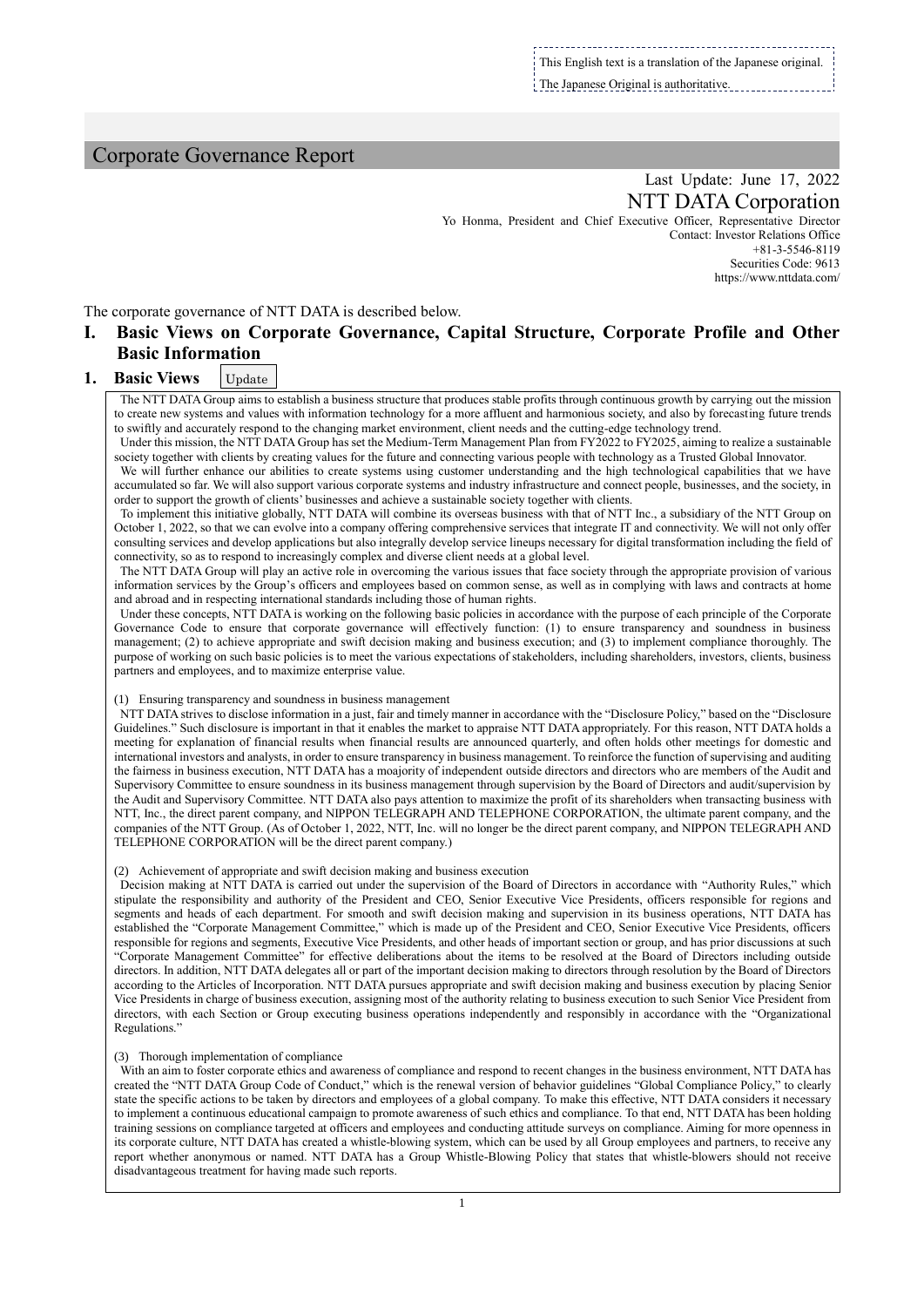# **[Disclosure Based on the Principles of the Corporate Governance Code]** Update

#### [Principle 1-4] (Cross-Shareholdings)

(A) Policy relating to cross-shareholdings

NTT DATA's purpose of cross-shareholdings is to maintain the medium- to long-term relationship, to expand the trading volume and to create synergy with clients and business partners by holding shares issued by them. It is our policy to hold such shares if holding them is likely to enhance NTT DATA's enterprise value and lead to profit for our shareholders.

On the other hand, NTT DATA classifies stockes held for pure investment purposes as those that profit from short-term fluctuations in interest rates, currency prices, quotations in securities markets, or other indicators, or from differences between markets, and are held for dividend purposes.

#### (B) Assessment of cross-shareholdings

NTT DATA assesses the meaningfulness of cross-shareholding for each share every year, in a comprehensive manner, from the viewpoint of whether benefits and risks from holding the shares are commensurate with capital costs and in line with the purposes of holding: to maintain the medium-to long-term relationship, to expand trading volume, to create synergy with clients and business partners and so forth, and reports to the Board of Directors, then decides whether to hold or sell such shares.

In FY2021, NTT DATA sold 19,700,000 shares out of 28,350,000 of Recruit Holdings Co., Ltd. common stock through the tender offer of treasury shares

As a result, the total amount of cross-shareholdings on the balance sheet totaled 67.8 billion yen, and the ratio of cross-shareholdings to consolidated net assets was 5.1% as of the end of FY2021.

NTT DATA confirmed the adequacy of holding all the listed shares currently held including the rest of Recruit Holdings Co., Ltd. common stock. If it proves to be inadequate to hold the shares due to changes in the situation, NTT DATA will keep takeing measures including reducing the number of those shares.

(C) Standards for ensuring the exercise of its proper voting right in relation to cross-shareholdings

With regard to standards for ensuring the exercise of its proper voting right in relation to cross-shareholdings, NTT DATA judges in a comprehensive manner whether the exercise of its voting right in relation to cross-shareholdings will lead to continuous growth and improvement in the medium- to long-term enterprise value of an issuing company. For example, NTT DATA will vote against a proposal if it has a negative impact on the financial soundness of the issuing company or the company's illegal action is discovered. NTT DATA considers that such comprehensive judgment will enhance its own enterprise value and medium- to long-term profit for its shareholders and investors.

#### [Principle 1-7] (Related Party Transactions)

With respect to transactions involving a conflict of interest stipulated in Companies Act, including direct transactions between NTT DATA and its own individual officers and transactions between NTT DATA and other organizations or companies represented by directors of NTT DATA, it stipulates that prior approval is necessary in accordance with its "Regulations of the Board of Directors." Such approval from the Board of Directors is first examined by the Legal Department and then looked into in terms of appropriateness and economic practicality, including whether the said transaction is in the same condition as general trade terms. After obtaining such approval, the status of the said transaction is regularly reported to the Board of Directors.

Transactions between NTT DATA and the parent companies undergo prior examination and are then approved by the Legal Department in accordance with the "Authority Rules," based on opinions of third-party specialists, if necessary, while the practicality and appropriateness of the transactions are being investigated.

Also refer to "Ⅰ.4. Policy on Measures to Protect Minority Shareholders in Conducting Transactions with Controlling Shareholder" in this report.

[Supplementary Principle 2-4-1] (Ensuring diversity in the appointment of core human resources, etc. )

#### (1) View on ensuring diversity

NTT DATA recognizes that diversity, equity and inclusion are some of the most important management strategies for success in global competition. Believing that ensuring more diverse perspectives and abilities within the group is important, we have the diversity-focused guidelines for the selection of candidates for directors (refer to II-2. Matters on Functions of Business Execution, Auditing, Oversight, Nomination and Remuneration Decisions (Overview of Current Corporate Governance System), (3) Appointment, Dismissal, and Nomination) and make efforts to conduct equal and fair recruitment and employment activities while respecting diversity. We will continue to promote the recruitment of new graduates and people with previous work experience, employment of people with disabilities, reemployment of retired employees and other activities so that employees with diverse values can work together regardless of gender, nationality, age and academic background and create distinctive value of NTT DATA that can respond to the changes of the times.

#### (2) Initiatives to ensure diversity

NTT DATA established the Diversity Promotion Office headed by the officer in charge of personnel affairs in 2008 and focused on two key issues: "promoting active participation of diverse human resources" and "workstyle innovations."

Since 2012, we have been putting efforts into "promoting active participation by women" and "optimizing overall work hours through workstyle innovations" to create an environment where various human resources including women can fully demonstrate their skills and continue to play an active part. Moreover, NTT DATA has made continuous and company-wide efforts on raising awareness of the employees (including managers) through constant messages from executives, support for career development and work style innovations.

#### ◆Advancing women's careers

We hold external training sessions for female leader candidates, career development seminars for employees on childcare leave and those who have not taken such leave yet and seminars to provide case studies about balancing work and child-rearing. For that and other reasons, the female employment rate has been over 30% since 2016 and the percentage of female employees who return from childcare leave has been nearly 100%. As these figures show, our efforts have borne fruit, including the improvement of various ratios related to women and the increase in the number of female employees in managerial positions. We also find promoting diversity among Senior Vice Presidents involved in corporate management important; therefore, we increase the number of Woman Senior Vice Presidents every year. Currently, we have four female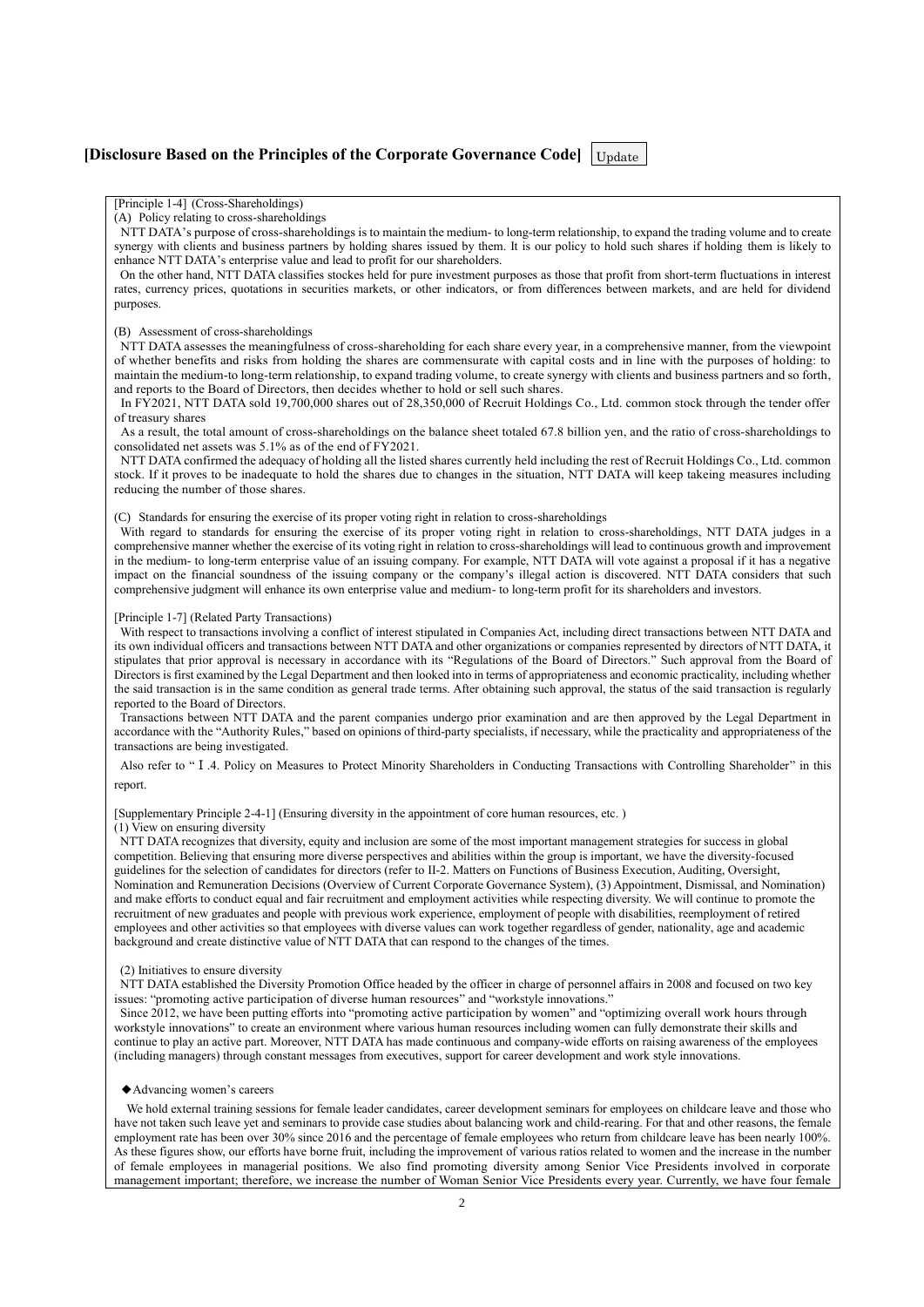Senior Vice Presidents. Such efforts of ours have been recognized, and we have been selected by the Nadeshiko Brand for the third consecutive year (in 2020, 2021, and 2022), Platinum Kurumin Certification (2019) and Eruboshi Level 3 (2017). More and more women have been advancing in the workplace. Furthermore, we actively encourage male employees to take childcare leave as part of the initiatives to advance women in the workplace and employees' workstyle innovation.

#### ・Goals

Following the enactment of the Act on the Promotion of Women's Participation and Advancement in the Workplace in 2016, NTT DATA formulated a general business action plan for the period from April 2016 to March 2021 and implemented various measures based on the action plan. As a result, we have achieved targets for all categories. We have compiled a new five-year plan starting from FY2021 to further promote women's advancement in the workplace.

[General business action plan based on the Act on the Promotion of Women's Participation and Advancement in the Workplace (compiled in 2021)]

- Plan period: From April 1, 2021 to March 31, 2026 (five years)
- Goal 1 Continuously aim to achieve a female employment rate of over 30% by the end of FY2025
	- (Hiring rate of new female graduates as of April 1, 2022: 35.1 %)
- Goal 2 Increase the percentage of female managers to 10% by the end of FY2025 (7.5% as of the end of March 2022)
- Goal 3 Aim to have at least 15 female executives (officers, heads of organizations, etc.) by the end of FY2025 (11 as of July 2021)
- Goal 4 Increase the percentage of male childcare leaves to 30% by the end of FY2025 (30.3% as of the end of March 2022)

#### ◆Employment of people with previous work experience

Based on a strategy taking into account the business conditions and other factors, NTT DATA actively hires people who have worked for other companies and organizations at each employee level and hired 314 such mid-career employees in FY2021.

To promptly respond to changing business conditions, we established the Advanced Professional (ADP) system in 2018 for hiring external human resources with outstanding expertise for compensation that corresponds to their market value, aiming to employ more specialists with high expertise and skills in the fields of advanced technologies, such as AI, IoT, and cloud, and consulting. To enable not only managerial-level employees with management skills but also diverse human resources to unleash their potential and play active roles, we operate the Technical Grade (TG) system to help them achieve specialist career paths and demonstrate their expertise as core human resources.

Regarding the appointment to managerial positions and assignment to the TG system, we evaluate new graduates and mid-career employees equally and treat them appropriately without separating them from each other. In FY2022, we will make efforts to have mid-career employees account for 8.8% of employees in managerial positions, which is the same level as that at the end of March 2022.

#### ◆Employees with foreign nationalities, etc.

NTT DATA hires foreign nationals when recruiting new graduates and mid-career employees based on a strategy taking into account the business conditions, etc. When it comes to the appointment to managerial positions and assignment to the TG system, we equally evaluate employees with foreign nationalities without separating them from other employees and treat them appropriately.

The NTT DATA Group proactively promotes global management, operating in 203 cities in 52 countries and regions and having about 110,000 employees overseas as of March 2022. Believing that human resources are an important asset for our business, the NTT DATA Group actively hires people with previous work experience, helps personnel acquired through M&As to settle down to work quickly, and makes efforts to retain employees, especially in highly fluid overseas markets. By such means as implementing onboarding sessions for mid-career employees in respective areas, holding Values Week workshops,\* and awarding prizes, we offer employees around the world to interact with each other in an equal and diverse manner beyond the border of a single organization.

\*The Values Week workshop is held once a year to talk about practicing values in order to make the values of the NTT DATA Group more known to employees.

(3) Policy for human resource development and policy for in-house environment improvement

NTT DATA places emphasis on developing professionals with high expertise and the ability to respond to changes and talent who can play active roles globally. NTT DATA prepares a personnel training structure and a wide variety of contents that cater to diverse expertise and aspirations of employees, promotes co-creation through community learning, and creates a culture of mutual learning.

NTT DATA is also developing systems to foster the independent growth of employees, such as the provision of treatment according to the degree of expertise, while building an environment where employees can flexibly choose when and where to work according to the characteristics of their duties, etc., so as to promote diversity, equity, and inclusion and increase employee engagement.

We will evolve into a company that is more attractive to employees with organizational functions and culture to enable all our diverse employees to fully demonstrate their abilities and skills and play active roles. By doing so, we will maximize the capabilities of our employees and the organization that supports the implementation of various strategies for the new Medium-Term Management Plan and increase our corporate value going forward.

#### Specific measures are as follows:

- Support the independent growth of employees by certifying their expertise and implementing the Professional Career Development Program (Professional CDP), which is designed to develop employee capabilities
- Review the wage and duty system to make it more suitable for remote working or create a new system of that kind
- Realize online industrial health activities including consultations and implement health care measures for employees using pulse surveys\* and other tools
- Hold unconscious bias training sessions for employees in managerial positions (awareness-raising training to end unconscious bias) and seminars to encourage male employees to take childcare leave etc.
- Create an environment where employees with disabilities can fully demonstrate their skills by establishing the special subsidiary NTT DATA DAICHI Corporation in 2008, among other measures
- Help employees continue their careers by such means as opening an in-house daycare center, Egg Garden, in 2011
- Extend all systems for spouses and families of employees to include same-sex partners, as part of the initiatives for employees who belong to LGBTQ or other sexual minorities

Note: A pulse survey is a tool to measure the impact of stress on employees and facilitate communication between superiors and subordinates by regularly conducting simple interviews.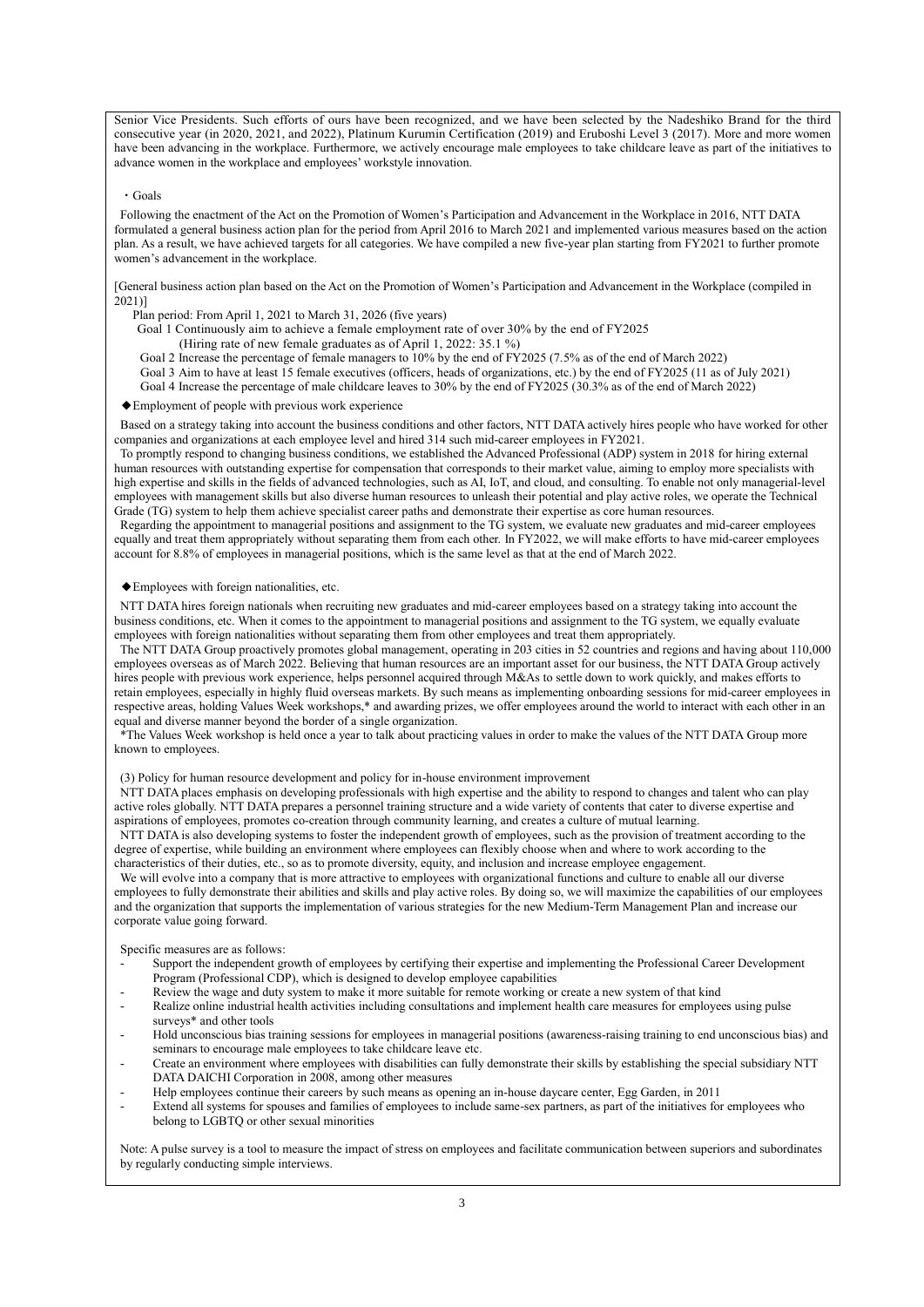[Principle 2-6] (Roles of Corporate Pension Funds as Asset Owners)

Based on the fact that management of corporate pension funds affects the stability of employee assets, and also has an effect on the company's financial condition, NTT Group is working to allocate and develop personnel with the necessary experience and qualifications to be able to conduct monitoring and other appropriate activities with respect to the organization in charge of the corporate pension.

[Principle 3-1] (Full Disclosure)

(1) The goal, management strategy and plan of NTT DATA

Refer to "I.1. Basic views" in this report. NTT DATA has also set its philosophy and vision in its Group management as "Our Way." Refer to NTT DATA's website for details. (https://www.nttdata.com/global/en/about-us/our-way)

(2) Basic attitude and policy toward corporate governance

- Refer to "I.1. Basic views" in this report
- (3) Policy and procedures for determining directors' remuneration Refer to "Ⅱ.1. Director Remuneration" in this report.
- (4) Policy and procedures for appointment/nomination candidates for directors, and dismissal of the senior management

Refer to "II.2 (3) Appointment, Dismissal, and Nomination" in this report.

(5) Explanation for appointment, dismissal, and nomination of individual candidates for directors Refer to the [Attached chart] "Explanation for the appointment/nomination of individual directors" to this report and the reference documents for shareholders' meetings. Refer to NTT DATA's website for details. (https://www.nttdata.com/global/en/investors/stock-information?tab=Shareholders'-Meeting)

#### [Supplementary Principle 3-1-3] (Sustainability initiatives)

As for NTT DATA Group's sustainability initiatives, the Business Strategy Office in charge of management strategies, organizations executing relevant business operations, ESG Promotion Department's sustainability team and others discuss, design, formulate and implement policies, targets and initiatives under the leadership of the President and Chief Executive Officer and Representative Director.

The Board of Directors monitors updates on the progress of our sustainability initiatives, whereas the Advisory Board comprised of corporate managers, experts, and others who are expected to provide the Company with knowledge and expertise of outside experts discusses measures to promote sustainability management.

Recently, the environment surrounding society has been changing significantly. NTT DATA will take this phase of big change as an opportunity to further grow, expand existing ESG management initiatives, and promote sustainability management with a long-term perspective.

Based on the three axes of "Clients' Growth," "Regenerating Ecosystems," and "Inclusive Society," NTT DATA will work to realize a sustainable society through corporate and business activities.

NTT DATA's mission, "Use information technology to create new paradigms and values, which help contribute to a more affluent and harmonious society," is our raison d'etre in times of significant changes as well. Under the mission, NTT DATA will create values for the future and connect various people with technology to achieve a sustainable society together with clients in the future.

#### (1) Human assets

Human resources are the source of NTT DATA's competitiveness and one of the most important management resources. As our Group Vision states, we aim to "enhance our creativity by respecting diversity" from a longer-term perspective.

For that background, our new Medium-Term Management Plan (FY2022–FY2025) positions "Unleash our employees' potential that maximizes organizational strengths" as one of our growth strategies. We will develop systems to foster the independent growth of employees, such as a training system to learn advanced technologies on a global scale and the provision of treatment according to the degree of expertise while building an environment where employees can choose when and where to work flexibly according to the characteristics of their duties, etc., aiming to promote diversity, equity, and inclusion and increase employee engagement.

We will evolve into a company that is attractive to employees with organizational functions and culture to enable all our diverse employees to fully demonstrate their abilities and skills and play active roles. By doing so, we will fully unleash the potential of our employees and maximize our organizational capabilities to support the implementation of our strategies and increase our corporate value going forward.

(2) Intellectual property

As for intellectual property, we think that intellectual property includes not only intellectual property rights such as patents, trademarks and copyrights but also other various assets that help us execute business and secure competitive edge, such as technology, know-how, products and brand. We accumulate, share and utilize these intellectual properties on a global scale. Also, investment in such intellectual properties and activities to use them are aimed not only at economically developing NTT DATA Group, but also at solving environmental and social issues through social digitalization and maximizing the wellbeing of all people.

The vision of the new Medium-Term Management Plan (FY2022–FY2025) is to create values for the future and connect various people with technology to realize a sustainable society together with clients. Of the five pillars that support the vision, we will actively invest in intellectual properties, especially for promoting "Evolve to an Asset-Based Business Model," and "Enhance Advanced & Development Technology."

To evolve to an asset-based business model, the knowledge that the Group has collected so far will be compiled into "Foresight" as an ideal future state, "Best practices" of know-how and case studies, "Software assets" that are finished and half-finished products intended to be delivered to clients, and "Development tools and methods" utilized by the Company. We will organize and consolidate them as our competitive edges to share and utilize globally.

To enhance advanced & development technology, we set the main technical fields each for "advanced technologies to ensure competitiveness" and "system development technologies for improving productivity" based on three separate areas of "Emerging," "Growth," and "Mainstream" according to technology readiness levels. We will make an investment in intellectual assets in the fields of technology development, accumulation of know-how, asset making, etc.

#### (3) Impacts of climate risks and revenue opportunities on NTT DATA's business activities, revenue, etc.

Today, global environmental issues range from climate change, biodiversity to conservation of water resources, so handling these issues requires sustainability from a broad perspective. We believe that NTT DATA Group should be responsible for the impacts of our corporate activities and businesses on the environment, while we are also aware of the importance of understanding the impacts of these environmental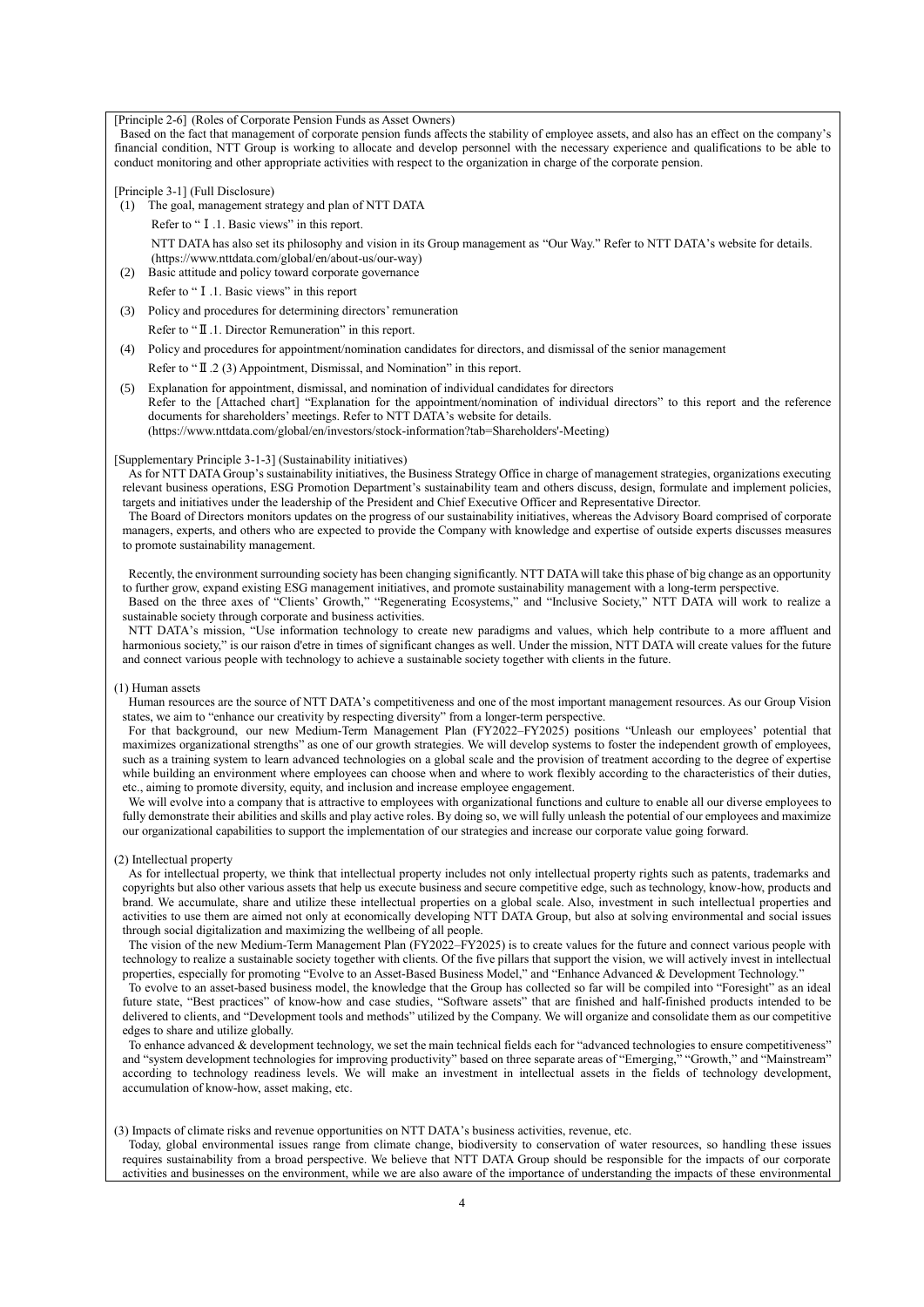issues on our group's management and various systems that we provide to support social infrastructure and taking appropriate measures. We will promote the "greening of our group" to take the environment into consideration in all aspects of our corporate activities. We will also keep working on progressive projects to encourage the "greening of customers and society" through products and services to help solve various environmental issues and continuously enhance our corporate value.

In March 2021, our group declared support for the recommendations of the Task Force on Climate-related Financial Disclosures (TCFD). In order to further strengthen responses to the risks and opportunities of climate change as one global company, we established the Green Innovation Office in October 2021 and joined the Green Software Foundation, including the standardization for decarbonization of the entire software development industry, in September 2021. In March 2022, NTT DATA was recognized as a certified Gold Partner of CDP\*, an international nonprofit organization having strong presence in the field of climate change, and promotes initiatives globally in the fields of green consulting and software development in cooperation with the CDP.

\*CDP: The world's most prestigious international environmental non-profit organization in the field of climate change

For other sustainability initiatives of our group, please consult our website "Sustainability." Updates on our measures concerning human assets and intellectual property are available on the "Integrated Report" and the "Sustainability Report."

・NTT DATA website "Sustainability"

https://www.nttdata.com/global/en/sustainability/

・Integrated Report

https://www.nttdata.com/global/en/investors/financials?year=2021&tab=Integrated-Report

・Sustainability Report

https://www.nttdata.com/global/en/sustainability/report

[Supplementary Principle 4-1-1] (Overview of roles and responsibilities of the Board of Directors)

The Board of Directors determines any matter stipulated in the "Regulations of the Board of Directors," including matters stipulated by law and important matters relating to management of the company and the Group, and supervises the performance of directors' duties by regularly receiving reports on the status of such performance from directors.

The Board of Directors grants to NTT DATA's management the authority to determine business based on the direction of the management strategy and the management plan formulation discussed in the Board of Directors.

Specifically, NTT DATA has placed Senior Vice Presidents specializing in and responsible for business execution to ensure that the Board of Directors properly implements important decision making and supervises the execution, and has been expediting decision making by granting most of the authority to engage in business execution to such Senior Vice Presidents from directors. Also, in order for the President and CEO to make proper decisions about the basic policy of business and any other important matters relating to management, the "Corporate Management Committee," which is made up of the President and CEO, the Senior Executive Vice President, officers responsible for regions, Executive Vice Presidents, and other heads of important sections or groups, has been established and has a meeting once a week in principle for smooth and swift

decision making and supervision relating to business operations. For details, refer to "Ⅱ.2 (1) Business Execution" in this report.

[Principle 4-9] (Independence Standards and Qualification for Independent Directors)

NTT DATA designates outside directors who satisfy the following conditions, in addition to the criteria for independence stipulated by Tokyo Stock Exchange, Inc., as its independent directors.

- ・ A person who does not fall under any of the following items for the most recent 3 financial years:
- (1) A business executor of NTT DATA's business partner with a trading amount exceeding the standards set forth by NTT DATA (\*1);
- (2) A business executor of NTT DATA's lender with an amount of lending exceeding the standards set forth by NTT DATA (\*2);
- (3) An individual providing specialized services, such as a consultant, accountant or lawyer, who has received from NTT DATA any money or other property profit that is worth 10 million yen or more per year other than executive remuneration in any year of the most recent 3 financial years; or
- (4) A business executor of an organization that has received contributions exceeding NTT DATA's standards (\*3).

Even if a person falls under any of the conditions from (1) through (4) as stipulated above, any reason for judging that such person still has independence is required to be explained and disclosed when such person is appointed as an independent director.

- \*1 NTT DATA's business partner with a trading amount exceeding the standards set forth by NTT DATA refers to a business partner whose trading amount with NTT DATA is 2% of NTT DATA's non-consolidated annual sales or larger in any financial year out of the most recent 3 financial years.
- \*2 NTT DATA's lender with an amount of lending exceeding the standards set forth by NTT DATA refers to a lender who lends to NTT DATA 2% or a larger percentage of NTT DATA's total assets in any financial year out of the most recent 3 financial years.
- \*3 An organization that has received contributions exceeding the standards set forth by NTT DATA refers to an organization that has received contributions from NTT DATA that exceed 10 million yen per year or 2% of the total annual revenue of such organization, whichever is larger in amount, in any financial year out of the most recent 3 financial years.

[Supplementary principle 4-10-1] (View, authority, role, etc., regarding the independence of the Committees) NTT DATA has independent outside directors who do not have any possibility of causing a conflict of interest with general shareholders and they make up the majority of the Board of Directors from the perspective of strengthening the supervising function of business execution.

[Supplementary Principle 4-11-1] (Composition of the Board of Directors, Nomination Procedures of Directors, etc.)

With regard to the balance of knowledge, experience, and capability, and the attitude toward the diversity and scale of the Board of Directors as

a whole, refer to (Policy for appointment and dismissal of candidates for directors) specified in "Ⅱ.2 (3) Appointment, Dismissal, and Nominate" in this report.

[Supplementary Principle 4-11-2] (Concurrent Positions Held by Directors) Directors spend time and labor required to perform their appropriate roles and duties for the operations of directors, and therefore, the number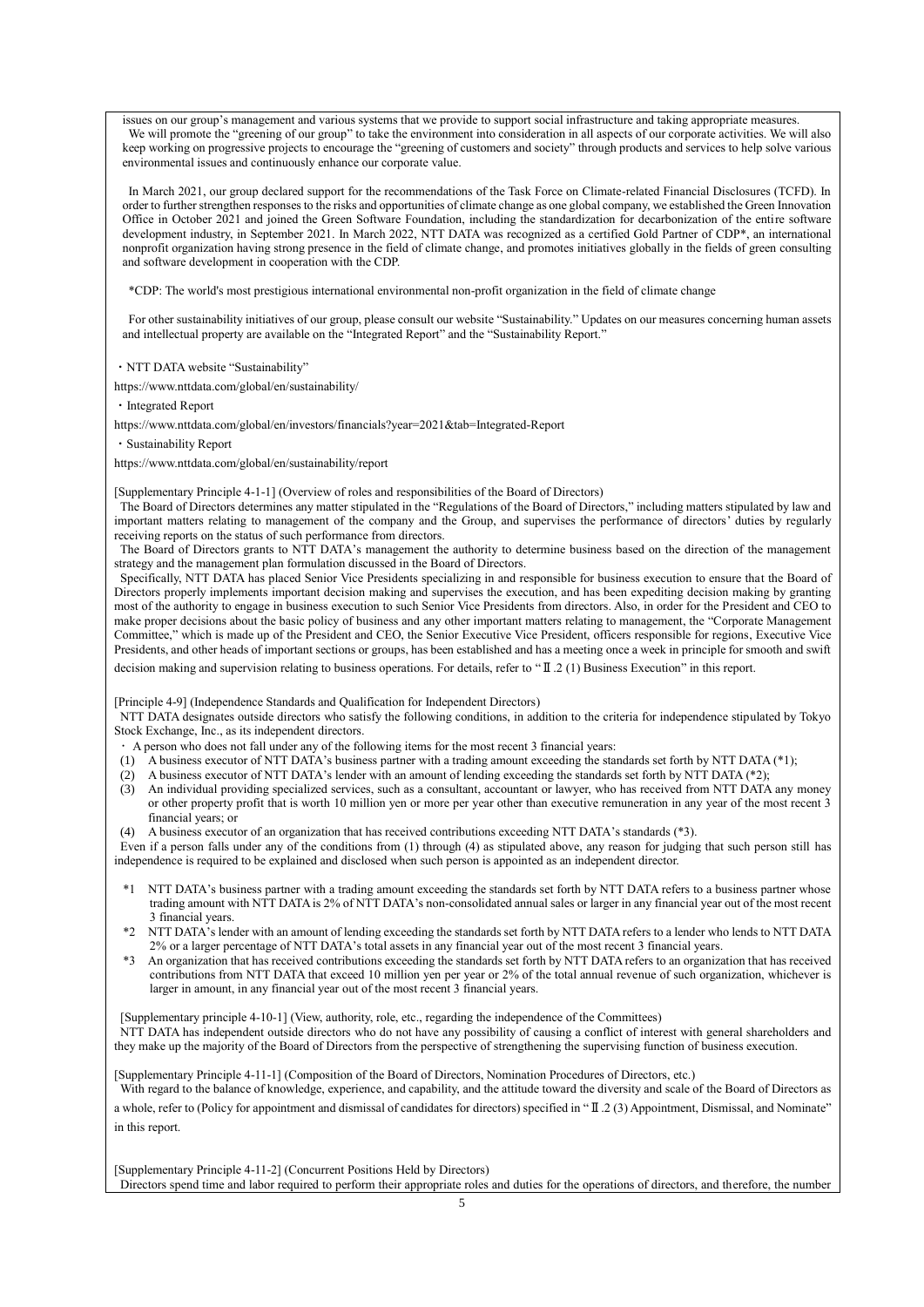of their concurrent posts shall be within reasonable extent. Concurrent posts of directors at different listed companies are disclosed in the business report and the reference documents for the Shareholders' Meeting. Refer to NTT DATA's website for details. [\(https://www.nttdata.com/global/en/investors/stock-information?tab=Shareholders'-Meeting\)](https://www.nttdata.com/global/en/investors/stock-information?tab=Shareholders)

[Supplementary Principle 4-11-3] (Evaluation of effectiveness of the Board of Directors)

The Board of Directors determines important matters, etc. related to company management and group management and implements the monitoring of the execution status of directors with the job execution status report every quarter.

Additionally, with the purpose of enhancing the functions of the Board of Directors and to enhance corporate value, the Board of Directors has been implementing self-evaluation and analysis with the involvement of an external organization since FY2016 to ensure objectivity on the effectiveness of the Board of Directors. The Board implemented self-evaluation and analysis also in FY2021, just like the previous business year. General information is provided as below.

(1) Methods of implementation

When: December 2021–January 2022

Evaluation method: Implemented a questionnaire for all directors (including Audit and Supervisory Committee members) who were members of the Board of Directors.

(Each question was answered in a five-grade scale. In addition, each question category provided a field available for any comment.)

Response method: Directly responded to external organization in order to secure anonymity.

(2) Evaluation results

Based on the analysis of the comparisons with the average scores of other companies regarding the results of the questionnaire survey conducted by an external organization, as well as individual interviews with outside directors and foreign directors, we deeply analyzed, discussed, and evaluated from February 2022 to April 2022. We reported the evaluation results to the Board of Directors, which in turn verified the content and discussed policies for further improvement.

As a result, the structure and management of the Board of Directors on the whole received positive evaluation, leading to the recognition that the effectiveness of the entire Board of Directors is secured.

In response to the issues came to surface regarding this approach in the last fiscal year, we implemented measures to help deepen and strengthen discussion at the Board of Directors meetings on management strategies and other important matters. We received a certain level of evaluation that improvements had been made.

(3) Actions based on evaluation results, etc.

While confirming certain evaluation on our efforts for improvements in FY2021, we saw some recurring challenges that we had to continuously address. We will work on the following projects, innovations in running the Board of Directors, and management policy for improvement:

- ・Hold strategic discussions based on an annual plan
- ・Enhance monitoring of companies in which NTT DATA invests
- ・Enhance communication opportunities between executive directors and outside directors
- ・Offer opportunities to deepen knowledge about IT and digital technologies and understanding of actual sites

We will continuously implement evaluation on the effectiveness of the Board of Directors and proceed with the approach to improve its functions.

[Supplementary Principle 4-14-2] (Training for Members of the Board of Directors and the Audit & Supervisory Board Members) Directors are appointed from those who have broad knowledge about business, financial affairs and organizations, etc., and they are trained if necessary. After taking office, the training program targeted at directors and audits continues with a wide range of training sessions on market trends and economic and social issues at home and abroad.

[Principle 5-1] (Policy for Constructive Dialogue with Shareholders)

NTT DATA promotes constructive communication with shareholders and investors. To contribute to continuous growth and improvement in the medium- to long-term enterprise value of NTT DATA, our policy takes the following measures:

- (1) Appointment of a director in charge of communication with shareholders
- To achieve constructive communication with shareholders and investors, a director responsible for Investor Relations (IR) is appointed. (2) Policy for systematic cooperation among internal offices

NTT DATA has opened an office specializing in IR (the Investor Relations Office). It has also set up the Disclosure Committee, which is made up of the President and CEO, the Head of Finance Department and also the heads of all significant organizations which are required to join by the Head of Finance etc. The said Committee is operated by the Investor Relations Office and has regular discussion on the formation of the disclosure policy relating to, and disclosure of, the following management information:

(A) Quantitative information, such as the Medium-term Management Plan, the background to the formation of the Management Plan, the trend of clients and solutions by area, and the business scale of individual businesses;

(B) Qualitative information, such as the Medium-term Management Policy, the policy for returning profit to shareholders (including dividend policy), and the trend in each industry; and

- (C) Any information considered important for investors etc. other than (A) and (B).
- (3) Efforts for the sufficiency of conversational procedure except for individual interviews.

Please refer the "Ⅲ.2. IR Activities" of this report.

(4) Policy for effective feedback on shareholders' opinions and concerns

NTT DATA has established an office specializing in IR under the direct control of the President and CEO, and properly reports on feedback such as the opinions or concerns of shareholders and investors to the Board of Directors, a regular meeting participated in by the President and CEO etc., and the Disclosure Committee. NTT DATA also creates opportunities for NTT DATA's directors and Senior Vice Presidents to directly communicate with shareholders and investors to understand their opinions and concerns.

(5) Policy for the management of inside information in communication

NTT DATA has established the provisions for handling the matters of the company's significant information before disclosed in such as "Rules for Prevention of Insider Trading" and "Policy (Rules) for Information Security," and strictly control the information, and also provides the periodical training to the all employees based on our same rules, and strive to prevent the occurrence of insider trading. Also NTT DATA has established the "Disclosure Guidelines" striving to provide timely and fair disclosure of information with the purpose

of contribution for the shareholders and investors' fair and appropriate investment decision, and disclose the information with the purpose of clarifying our position toward the information disclosure to the outside by establishing and disclosing "Disclosure Policy."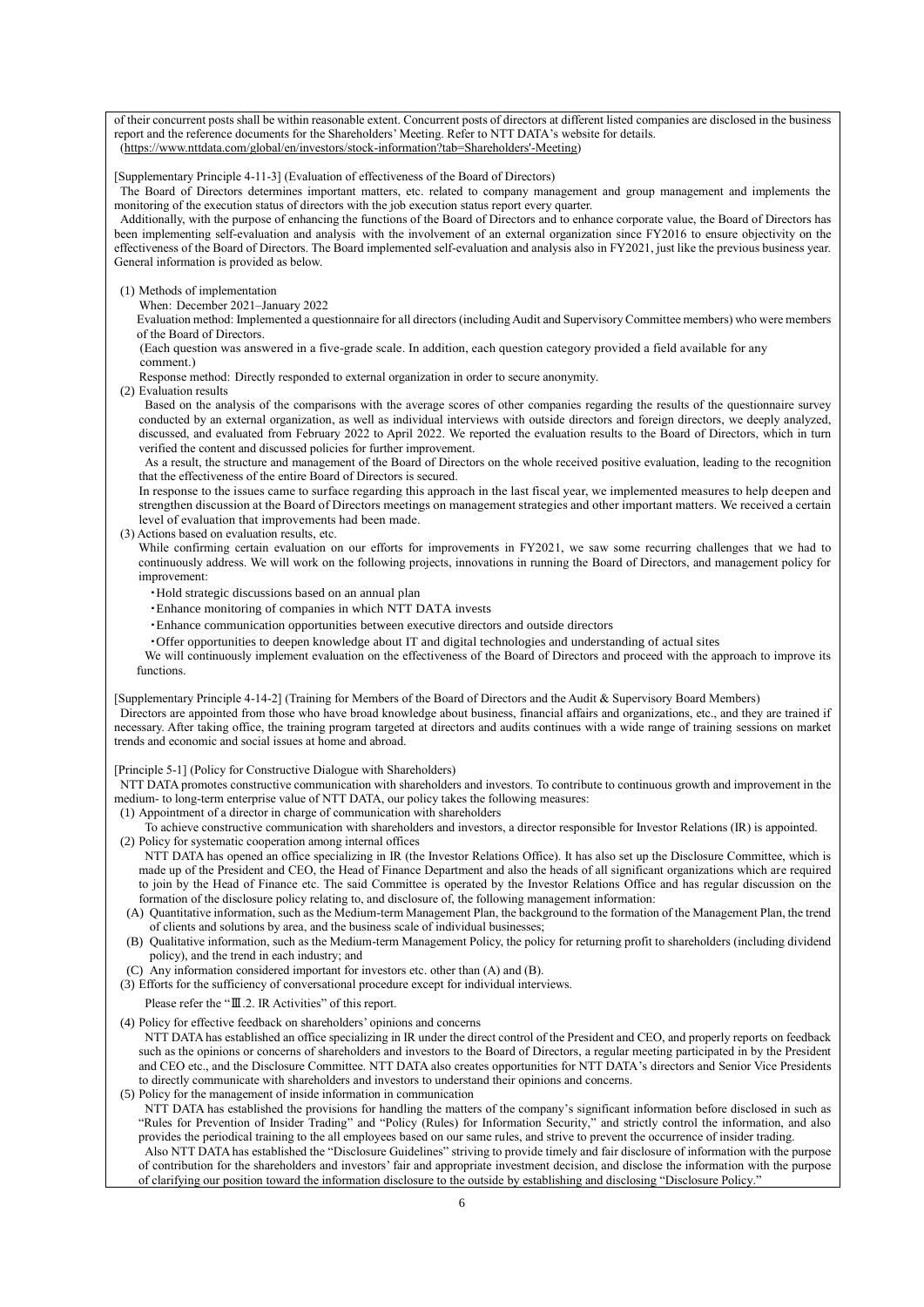# **2. Capital Structure**

| $\mathbf{r}$<br>Foreign Shareholding Ratio | From $10\%$ to less than $20\%$ |
|--------------------------------------------|---------------------------------|
|--------------------------------------------|---------------------------------|

# **[Status of Major Shareholders]** Update

| Name / Company Name                                               | Number of<br><b>Shares Owned</b> | Percentage<br>(% ) |
|-------------------------------------------------------------------|----------------------------------|--------------------|
| NTT, Inc.                                                         | 760,000,000                      | 54.19              |
| The Master Trust Bank of Japan, Ltd. (Trust Account)              | 181,675,100                      | 12.95              |
| Custody Bank of Japan, Ltd. (Trust Account)                       | 72,542,966                       | 5.17               |
| Custody Bank of Japan, Ltd. (Securities Investment Trust Account) | 19,176,700                       | 1.37               |
| JP MORGAN CHASE BANK 385635                                       | 18,597,400                       | 1.33               |
| NTT DATA Employee Share-Holding Association                       | 14,158,300                       | 1.01               |
| STATE STREET BANK WEST CLIENT TREATY 505234                       | 11,313,072                       | 0.81               |
| JP MORGAN CHASE BANK 380072                                       | 10,637,900                       | 0.76               |
| STATE STREET BANK AND TRUST COMPANY 505025                        | 8,465,603                        | 0.60               |
| <b>JP MORGAN CHASE BANK 385781</b>                                | 8,215,345                        | 0.59               |

| Controlling Shareholder<br>(except for Parent Company) |                                                                                                    |
|--------------------------------------------------------|----------------------------------------------------------------------------------------------------|
| Parent Company                                         | NIPPON TELEGRAPH AND TELEPHONE CORPORATION<br>(listed in Tokyo Stock Exchange markets) (code) 9432 |

# Supplementary Explanation Update

[Status of Major Shareholders] shown above is as of March 31, 2022.

- Percentage (%) has been calculated after deducting the treasury stock (1,149 shares).
- NTT, Inc. is planning to distribute all of its shares to NIPPON TELEGRAPH AND TELEPHONE CORPORATION in kind on October 1, 2022..

# **3. Corporate Attributes**

| Listed Stock Market and Market Section<br>Update                                 | Tokyo Stock Exchange Prime Section |
|----------------------------------------------------------------------------------|------------------------------------|
| Fiscal Year-End                                                                  | March                              |
| Type of Business                                                                 | Information & Communication        |
| Number of Employees (consolidated) as of the End of the<br>Previous Fiscal Year  | More than 1,000                    |
| Sales (consolidated) as of the End of the Previous Fiscal Year                   | More than $\angle 1$ trillion      |
| Number of Consolidated Subsidiaries as of the End of the<br>Previous Fiscal Year | More than 300                      |

#### **4. Policy on Measures to Protect Minority Shareholders in Conducting Transactions with Controlling Shareholder** Update

As NTT DATA's basic policy for the relationship with its parent companies, NTT DATA strives to cooperate with the parent companies while fully respecting each other's mutual independence and autonomy, and carries out any trading with the companies properly in accordance with laws and regulations. In the case of any business trading with the parent companies, NTT DATA handles such trading under the same conditions as other business partners with regard to the trading terms and the method of determining such trading terms. NTT DATA makes decisions on important contracts concluded with the parent companies after legal examination by the Legal Department.

Particularly for important contracts, we make it mandatory that they are approved by the Board of Directors and strive to ensure decision making independent of the parent companies. In addition, the Board of Directors consists of 13 directors, including 7 independent outside directors. At present, independent outside directors account for the majority of all directors.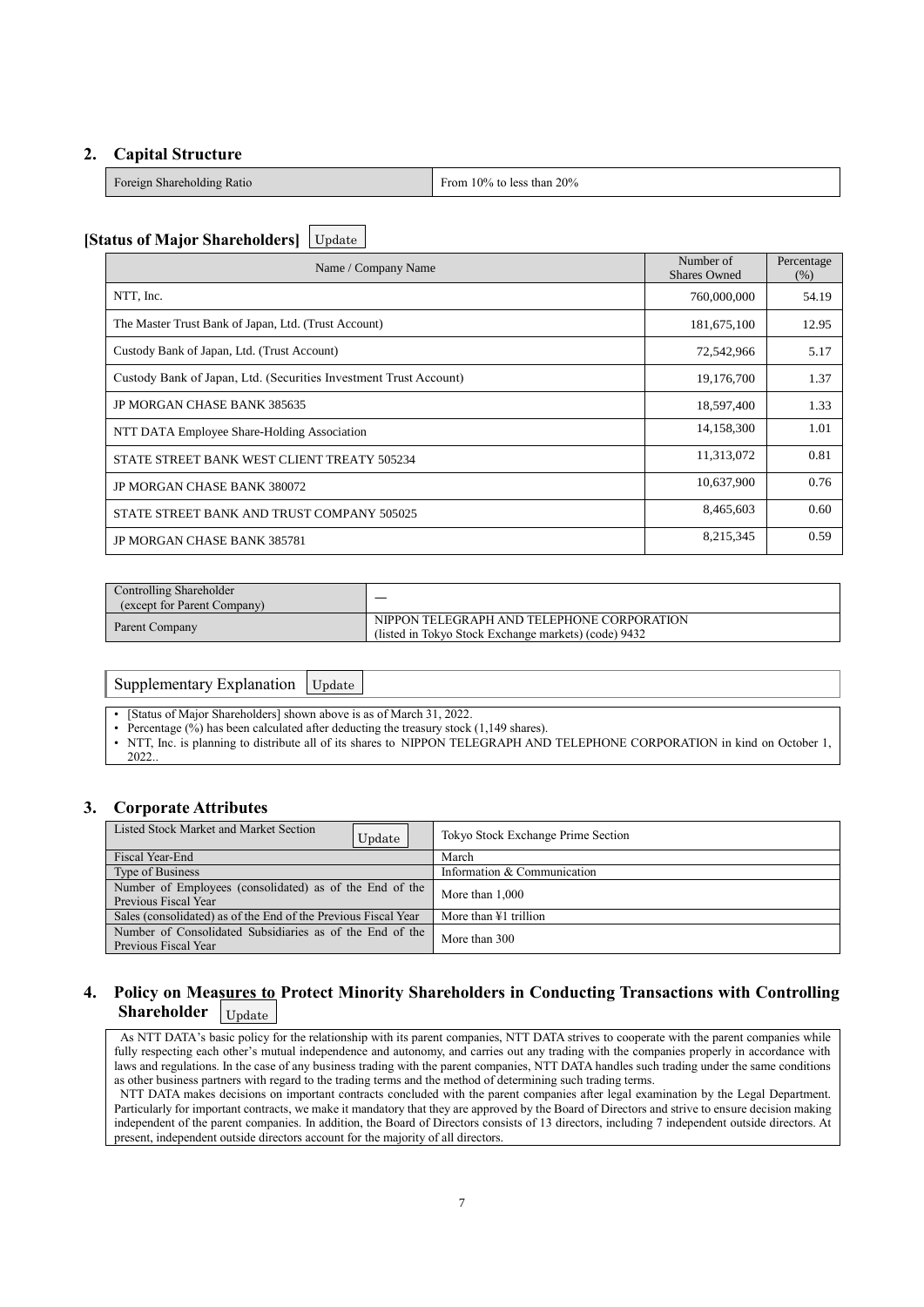# 5. Other Special Circumstances Which May Have Material Impact on Corporate Governance *Update*

The group of companies centering on NIPPON TELEGRAPH AND TELEPHONE CORPORATION, the ultimate parent company of NTT DATA, engages mainly in the integrated ICT business, regional communications business, and global solution business. The parent company formulates management strategies for the entire NTT Group, and based on these strategies, NTT DATA assumes management responsibility and operates its business independently.

NTT DATA engages in the global solution business out of the above-mentioned business areas based on the following 5 main segments: Public & Social Infrastructure Segment, Financial Segment, Enterprise & Solutions Segment, North America Segment, and EMEA & LATAM Segment, in mutual cooperation with NTT Group companies.

The parent company owns a majority of NTT DATA's voting rights as described in "I 2. Capital Structure" of this report and has the right as the majority shareholder of NTT DATA.

In order for NTT DATA to adopt broad management viewpoints, an employee of NIPPON TELEGRAPH AND TELEPHONE CORPORATION took office as one of the directors of NTT DATA. Taking into consideration that the seven independent outside directors account for a majority of the all 13 directors, NTT DATA recognizes that this situation does not prevent its own management decisions.

Any important matter in NTT DATA's business operations is required to be discussed with or reported to the parent companies. Meanwhile, in daily business operations, NTT DATA and the parent companies respect each other's mutual independence and autonomy while keeping in close contact with each other, and strive for continuous growth and development, and improved business performance.

NTT DATA owns NTT DATA INTRAMART CORPORATION, XNET Corporation and Netyear Group Corporation in Japan, as listed companies. NTT DATA also understands the business characteristics, respects self-initiative, autonomy, and independence of these subsidiaries, and works closely with them, to maximize the corporate value of the whole group and to achieve sustainable growth and development. The purpose of holding listed subsidiaries is to secure social credibility and human resources. The holding significance of each listed subsidiary is as follows:

・As for NTT DATA INTRAMART CORPORATION, since it is listed, it can cooperate with and form capital alliances with companies that could compete with its parent company. This has made it possible for NTT DATA INTRAMART CORPORATION to flexibly develop its business in the web system infrastructure business and package software development and sales business.

・As for XNET Corporation, since it is listed, it is possible to maintain independence from the parent company and to conduct management that respects individuality, enabling flexible business development in various securities-related services.

・As for Netyear Group Corporation, since it is listed, it is possible to enhance the strength of the company's brand and enable flexible business development for marketing support business using digital technology.

NTT DATA makes it a basic policy to ensure appropriate business operation throughout the entire NTT DATA Group by establishing rules for consultation and reporting between the Company and each Group company. We have also established a system of cooperation within the company, including the establishment of divisions responsible for cooperation with Group companies.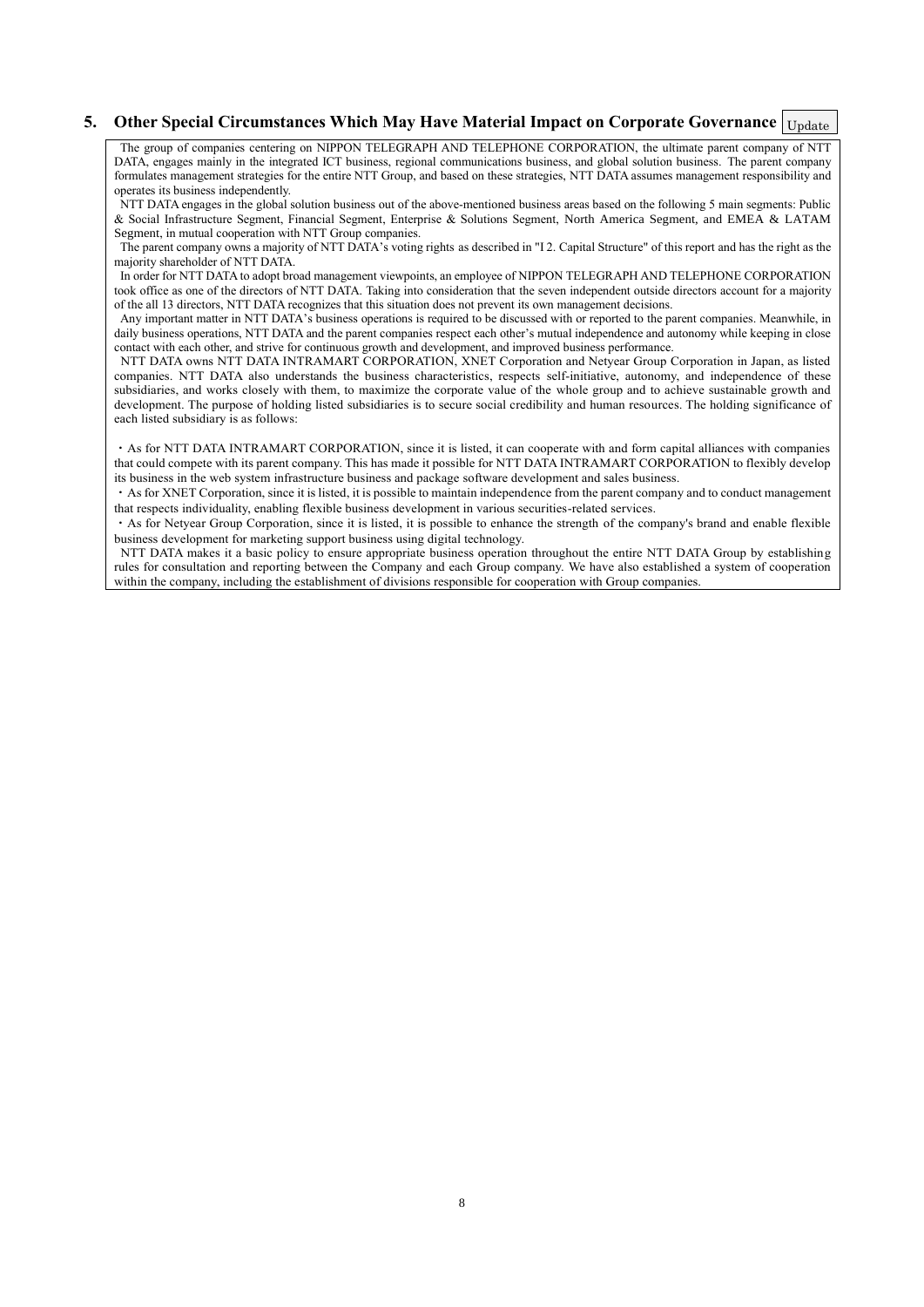# **II. Business Management Organization and Other Corporate Governance Systems regarding Decision -**

# **making, Execution of Business, and Oversight in Management**

# **1. Organizational Composition and Operation**

| Organization Form | Company with Audit and Supervisory C<br>Committee |
|-------------------|---------------------------------------------------|
|                   |                                                   |

# **[Directors]**

| Maximum Number of Directors Stipulated in<br>Articles of Incorporation | 15        |  |  |  |
|------------------------------------------------------------------------|-----------|--|--|--|
| Term of Office Stipulated in Articles of Incorporation                 | l year    |  |  |  |
| Chairperson of the Board                                               | President |  |  |  |
| Number of Directors<br>Update                                          | 13        |  |  |  |
| Status of the appointment of Outside Directors                         | Appointed |  |  |  |
| Number of Outside Directors<br>Update                                  | 8         |  |  |  |
| Number of Independent Directors<br>Update                              |           |  |  |  |

# Outside Directors' Relationship with the Company (1)

Update

|                   |                             | Relationship with the Company* |   |              |   |   |   |   |             |              |   |
|-------------------|-----------------------------|--------------------------------|---|--------------|---|---|---|---|-------------|--------------|---|
| Name              | Attribute                   | a                              | b | $\mathbf{c}$ | d | e | f | g | $\mathbf h$ | $\mathbf{1}$ | k |
| Eiji Hirano       | From another company        |                                |   |              |   |   |   |   | Δ           |              |   |
| Mariko Fujii      | From another company        |                                |   |              |   |   |   |   |             |              |   |
| Fumihiko Ike      | From another company        |                                |   |              |   |   |   |   | Δ           |              |   |
| Shigenao Ishiguro | From another company        |                                |   |              |   |   |   |   |             |              |   |
| Testuya Obata     | From another company        |                                |   |              |   |   |   |   |             |              |   |
| Katsura Sakurada  | From another company        |                                |   |              |   |   |   |   |             |              |   |
| Akihiko Okada     | From another company        |                                |   |              |   |   |   |   |             |              |   |
| Tomoko Hoshi      | Certified public accountant |                                |   |              |   |   |   |   |             |              |   |
| Mitsuko Inamasu   | Lawyer                      |                                |   |              |   |   |   |   |             |              |   |

Categories for "Relationship with the Company"

" $\circ$ " when the director presently falls or has recently fallen under the category;

When the director fell under the category in the past<br>
" $\triangle$ " when a close relative of the director presently falls of

**\***  $\bullet$ " when a close relative of the director presently falls or has recently fallen under the category;  $\bullet \bullet$  when a close relative of the director fell under the category in the past

when a close relative of the director fell under the category in the past

a. Executive of the Company or its subsidiaries

b. Non-executive director or executive of a parent company of the Company

c. Executive of a fellow subsidiary company of the Company

d. A party whose major client or supplier is the Company or an executive thereof

e. Major client or supplier of the listed company or an executive thereof

f. Consultant, accountant or legal professional who receives a large amount of monetary consideration or other property from the Company besides compensation as a director/*kansayaku*

g. Major shareholder of the Company (or an executive of the said major shareholder if the shareholder is a legal entity)

h. Executive of a client or supplier company of the Company (which does not correspond to any of d, e, or f) (the director himself/herself only) i. Executive of a company, between which and the Company outside directors/*kansayaku* are mutually appointed (the director himself/herself only)

j. Executive of a company or organization that receives a donation from the Company (the director himself/herself only)

k. Others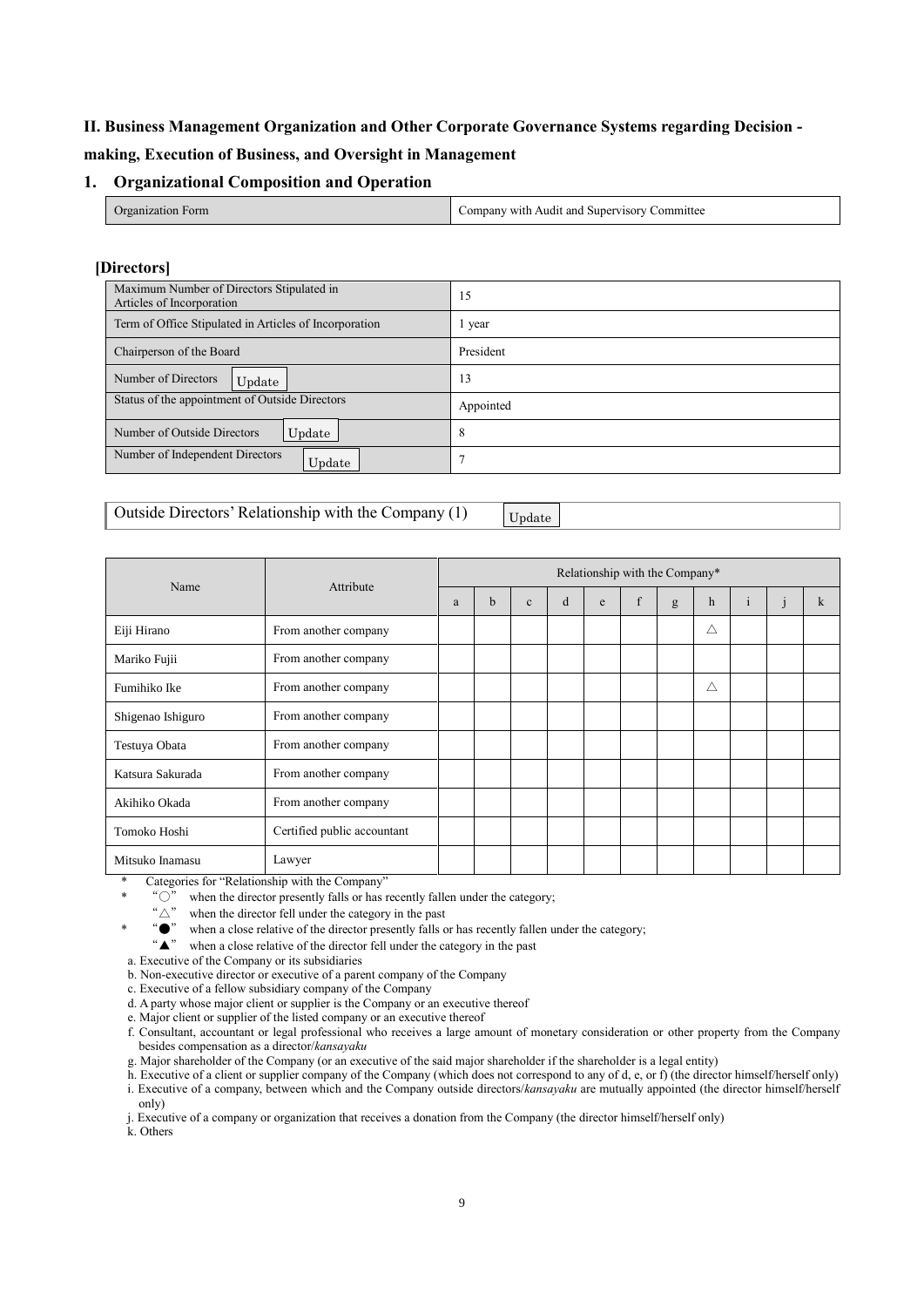|                 |                                                                     |                                                | Outside Directors' Relationship with the Company (2)<br>Update                                                                                                                                                                                                                                                                                                                                                                                                                                                                                                                                                                                                                                                                                                                                                                                                                                                                                                                                                                                                                                                                                                                                                                                                                                                                                                                                   |                                                                                                                                                                                                                                                                                                                                                                                                                                                                                                                                                                                                                                                                                                                                                                                                                                                                                                                                                                                                                                                               |
|-----------------|---------------------------------------------------------------------|------------------------------------------------|--------------------------------------------------------------------------------------------------------------------------------------------------------------------------------------------------------------------------------------------------------------------------------------------------------------------------------------------------------------------------------------------------------------------------------------------------------------------------------------------------------------------------------------------------------------------------------------------------------------------------------------------------------------------------------------------------------------------------------------------------------------------------------------------------------------------------------------------------------------------------------------------------------------------------------------------------------------------------------------------------------------------------------------------------------------------------------------------------------------------------------------------------------------------------------------------------------------------------------------------------------------------------------------------------------------------------------------------------------------------------------------------------|---------------------------------------------------------------------------------------------------------------------------------------------------------------------------------------------------------------------------------------------------------------------------------------------------------------------------------------------------------------------------------------------------------------------------------------------------------------------------------------------------------------------------------------------------------------------------------------------------------------------------------------------------------------------------------------------------------------------------------------------------------------------------------------------------------------------------------------------------------------------------------------------------------------------------------------------------------------------------------------------------------------------------------------------------------------|
| Name            | Member<br>of Audit &<br>Supervisor<br>y<br>Committe<br>$\mathbf{e}$ | Designatio<br>n as<br>Independe<br>nt Director | Supplementary Explanation of<br>the Relationship                                                                                                                                                                                                                                                                                                                                                                                                                                                                                                                                                                                                                                                                                                                                                                                                                                                                                                                                                                                                                                                                                                                                                                                                                                                                                                                                                 | Reasons of Appointment                                                                                                                                                                                                                                                                                                                                                                                                                                                                                                                                                                                                                                                                                                                                                                                                                                                                                                                                                                                                                                        |
| Eiji<br>Hirano  |                                                                     | $\circ$                                        | Mr. Eiji Hirano was Chairperson of<br>the Board of Governors of Government<br>Pension Investment Fund(resigned in<br>March 2021). The Company has<br>business transactions with Government<br>Pension Investment Fund and the<br>transaction value in any of the last three<br>fiscal years is less than 1% of the non-<br>consolidated sales amount of the<br>Company.<br>He was Vice Chairman, Director and<br>Representative Executive Officer of<br>MetLife Insurance K.K. The Company<br>has business transactions with MetLife<br>Insurance K.K. and the transaction<br>value in any of the last three fiscal<br>years is less than 1% of the non-<br>consolidated sales amount of the<br>Company.<br>He was Vice President and Director<br>of<br>Toyota<br>Financial<br><b>Services</b><br>Corporation (retired in June 2014). The<br>Company has business transactions<br>with Toyota Financial<br>Services<br>Corporation and the transaction value<br>in any of the last three fiscal years is<br>less than 1% of the non-consolidated<br>sales amount of the Company.<br>In addition, he was an executive officer<br>in the Bank of Japan (retired in June<br>2006). The Company has business<br>transactions with the Bank of Japan and<br>the transaction value in any of the last<br>three fiscal years is less than 1% of the<br>non-consolidated sales amount of the<br>Company. | He has extensive experience in the Financial Sector,<br>wide perspectives concerning financial<br>and<br>administration and international finance. He is<br>expected to contribute, as an outside director, to the<br>enhancement of supervisory function of business<br>execution as well as the provide advice using his wide<br>range of perspectives.<br>NTT DATA appointed him as an independent<br>director. He was a chairperson of Government<br>Pension Investment Fund, and an executive of<br>MetLife Insurance K.K., Toyota Financial Services<br>Corporation, and the Bank of Japan with which the<br>Company has business transactions. However, he<br>satisfies the criteria for independence stipulated by<br>Tokyo Stock Exchange, Inc. on which stocks of NTT<br>DATA are listed and the standards for judgment of<br>independence of independent directors stipulated by<br>the Company. Thus, we have deemed that there is no<br>risk of conflicting interest with general shareholders.                                                  |
| Mariko<br>Fujii |                                                                     | O                                              |                                                                                                                                                                                                                                                                                                                                                                                                                                                                                                                                                                                                                                                                                                                                                                                                                                                                                                                                                                                                                                                                                                                                                                                                                                                                                                                                                                                                  | She has keen discernment and extensive experience<br>accumulated<br>through her career<br>in public<br>administration, research on economics and foreign<br>affairs. Based on this, she is expected to contribute to<br>the enhancement of supervisory functions in<br>executing management and the provision of opinions<br>from broad viewpoints. Note that she has no<br>experience of engagement in management of a<br>company in any other manner than serving as an<br>outside director or an outside audit. However, based<br>on the above reasons, the Company judges that she<br>can perform the duties of Outside Director properly.<br>NTT DATA appointed her as an independent<br>director because she satisfies the criteria for<br>independence stipulated by Tokyo Stock Exchange,<br>Inc. on which stocks of NTT DATA are listed and the<br>standards for judgment of independence of<br>independent directors stipulated by the Company.<br>Thus, we have deemed that there is no risk of<br>conflicting interest with general shareholders. |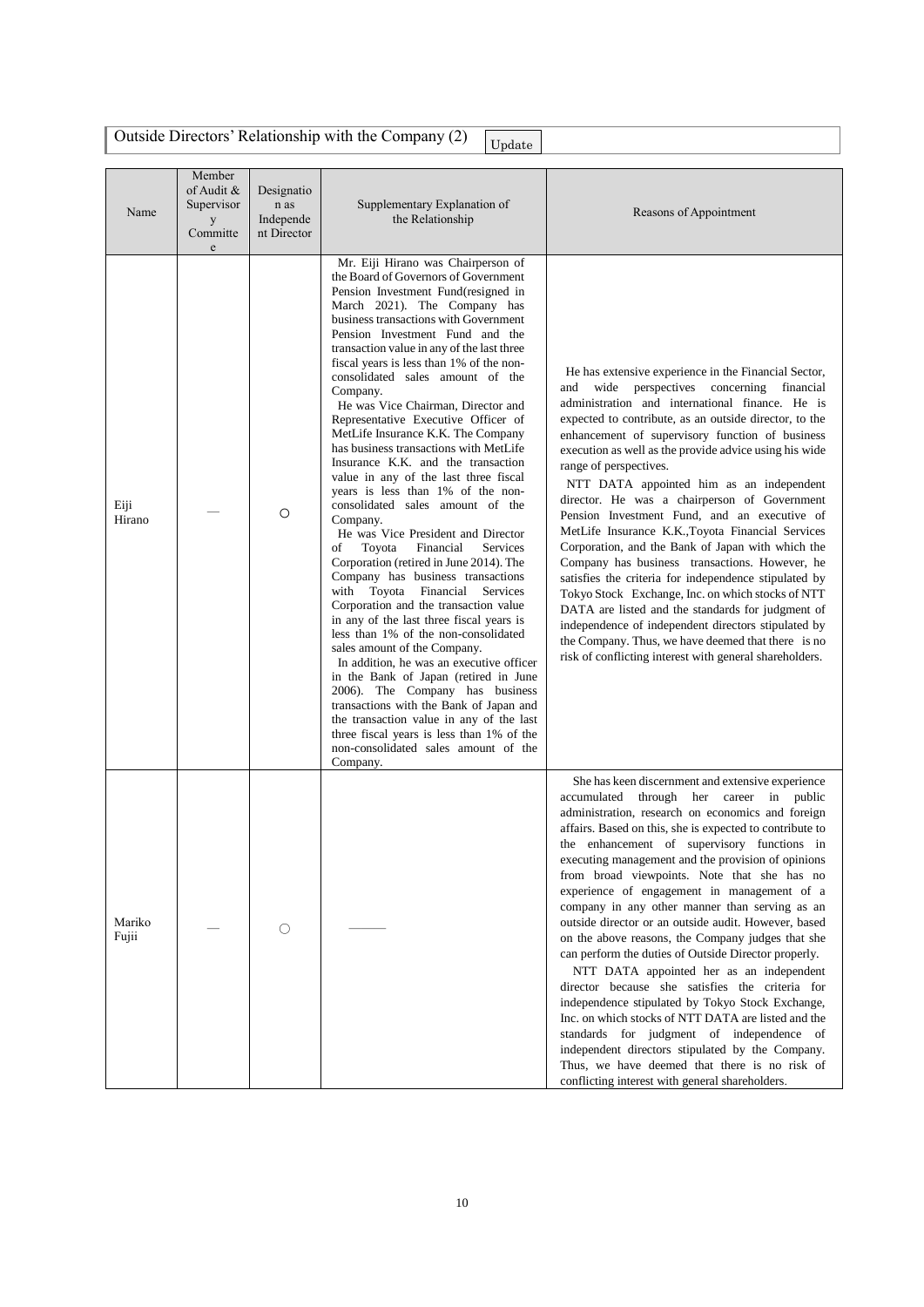| Fumihiko<br>Ike      |    | O          | From October 2016 to September<br>2017, Fumihiko Ike served as a member<br>of the 3 <sup>rd</sup> advisory board which was<br>established for the purpose of obtaining<br>opinions from experts outside the<br>company with knowledge of IT and<br>global businesses. The Company paid<br>remunerations to Mr. Fumihiko Ike as<br>an advisory board member and the<br>amount was less than 5 million yen per<br>year. Therefore, we are determined that<br>there is no concern in relation to his<br>independence.<br>He was Chairman of JAPAN<br>AUTOMOBILE FEDERATION, a<br>general incorporated association. The<br>Company has business transactions<br><b>JAPAN</b><br><b>AUTOMOBILE</b><br>with<br>FEDERATION and the transaction<br>value in any of the last three fiscal years<br>is less than 1% of the non-consolidated<br>sales amount of the Company.<br>Chairman<br>He<br>was<br>and<br>Representative Director of Honda<br>Motor Co., Ltd. The Company has<br>business transactions with Honda<br>Motor Co., Ltd. and the transaction<br>value in any of the last three fiscal<br>years is less than 1% of the non-<br>consolidated sales amount of both the<br>Company and Honda Motor Co., Ltd. | He has extensive experience in management in<br>global business and keen discernment of IT. He is<br>expected to contribute, as an outside director, to the<br>enhancement of supervisory function of business<br>execution as well as provide advice using his wide<br>range of perspectives.<br>NTT DATA appointed him as an independent<br>Chairman<br><b>JAPAN</b><br>director.<br>He<br>was<br>of<br><b>AUTOMOBILE</b><br>FEDERATION.<br>$\rm{a}$<br>general<br>incorporated association, and Chairman and<br>Representative Director of Honda Motor Co., Ltd<br>with which the Company has business transaction.<br>However, he satisfies the criteria for independence<br>stipulated by Tokyo Stock Exchange, Inc. on which<br>stocks of NTT DATA are listed and the standards for<br>judgment of independence of independent directors<br>stipulated by the Company. Thus, we have deemed<br>that there is no risk of conflicting interest with general<br>shareholders.                                                                                                                |
|----------------------|----|------------|-----------------------------------------------------------------------------------------------------------------------------------------------------------------------------------------------------------------------------------------------------------------------------------------------------------------------------------------------------------------------------------------------------------------------------------------------------------------------------------------------------------------------------------------------------------------------------------------------------------------------------------------------------------------------------------------------------------------------------------------------------------------------------------------------------------------------------------------------------------------------------------------------------------------------------------------------------------------------------------------------------------------------------------------------------------------------------------------------------------------------------------------------------------------------------------------------------------------|-------------------------------------------------------------------------------------------------------------------------------------------------------------------------------------------------------------------------------------------------------------------------------------------------------------------------------------------------------------------------------------------------------------------------------------------------------------------------------------------------------------------------------------------------------------------------------------------------------------------------------------------------------------------------------------------------------------------------------------------------------------------------------------------------------------------------------------------------------------------------------------------------------------------------------------------------------------------------------------------------------------------------------------------------------------------------------------------------|
| Shigenao<br>Ishiguro |    | $\bigcirc$ |                                                                                                                                                                                                                                                                                                                                                                                                                                                                                                                                                                                                                                                                                                                                                                                                                                                                                                                                                                                                                                                                                                                                                                                                                 | He has extensive experience in management in<br>global business<br>and keen discernment of<br>maximization of personnel and organizational<br>capabilities. He is expected to contribute, as an<br>outside director, to the enhancement of supervisory<br>function of business execution as well as provide<br>advice using his wide range of perspectives.<br>NTT DATA appointed him as an independent<br>director because he satisfies the criteria for<br>independence stipulated by Tokyo Stock Exchange,<br>Inc. on which stocks of NTT DATA are listed and the<br>standards for judgment of independence of<br>independent directors stipulated by the Company.<br>Thus, we have deemed that there is no risk of<br>conflicting interest with general shareholders.                                                                                                                                                                                                                                                                                                                       |
| Katsura<br>Sakurada  | () | ∩          |                                                                                                                                                                                                                                                                                                                                                                                                                                                                                                                                                                                                                                                                                                                                                                                                                                                                                                                                                                                                                                                                                                                                                                                                                 | He has extensive experience and wide perspectives<br>concerning audits for finance, accounting and<br>business execution based on his long years of<br>professional experience in the Board of Audit of<br>Japan. He is expected to help the Company ensure the<br>corporate soundness and establish a transparent and<br>fair structure to monitor management through<br>auditing and supervision of the business execution.<br>Mr. Sakurada has never been engaged in the<br>management of a company business other than as an<br>outside director or outside corporate auditor.<br>However, considering his background as stated above,<br>we believe that he can properly perform the duties as<br>an outside director who is a member of the Audit and<br>Supervisory Committee.<br>NTT DATA appointed him as an independent<br>director because he satisfies the criteria for<br>independence stipulated by Tokyo Stock Exchange,<br>Inc. on which stocks of NTT DATA are listed and the<br>standards for judgment of independence of<br>independent directors stipulated by the Company. |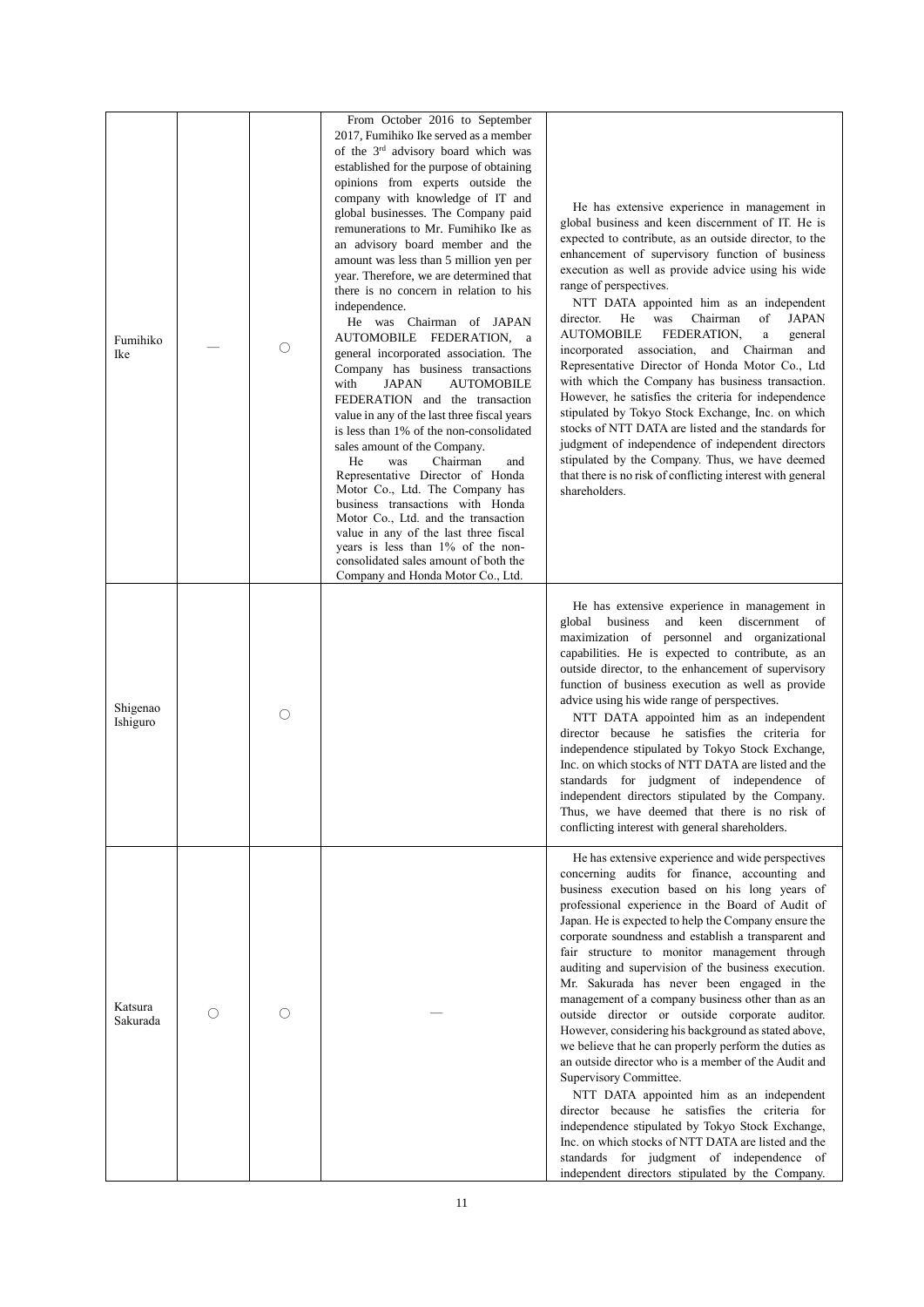|                    |   |   | Thus, we have deemed that there is no risk of<br>conflicting interest with general shareholders.                                                                                                                                                                                                                                                                                                                                                                                                                                                                                                                                                                                                                                                                                                                                                                                                                                                                                                                                                                                                                                                                                                                                     |
|--------------------|---|---|--------------------------------------------------------------------------------------------------------------------------------------------------------------------------------------------------------------------------------------------------------------------------------------------------------------------------------------------------------------------------------------------------------------------------------------------------------------------------------------------------------------------------------------------------------------------------------------------------------------------------------------------------------------------------------------------------------------------------------------------------------------------------------------------------------------------------------------------------------------------------------------------------------------------------------------------------------------------------------------------------------------------------------------------------------------------------------------------------------------------------------------------------------------------------------------------------------------------------------------|
| Akihiko<br>Okada   | O |   | He has extensive experience in corporate<br>management at the NTT Group, as well as experience<br>in finance and sales. Since Mr. Okada, who was an<br>executive officer of NIPPON TELEGRAPH AND<br>TELEPHONE CORPORATION which is an ultimate<br>parent company of NTT DATA Corporation and its<br>affiliated company, he is expected to help the<br>Company ensure the corporate soundness and<br>establish a transparent and fair structure to monitor<br>management through audits and supervising of<br>business execution by utilizing his wide perspectives<br>and experience.                                                                                                                                                                                                                                                                                                                                                                                                                                                                                                                                                                                                                                                |
| Tomoko<br>Hoshi    | ∩ | ∩ | She has extensive experience at an independent<br>auditor, in addition to abundant experience and broad<br>knowledge in global finance and accounting as well<br>as internal control audit. We expect that she will<br>contribute to ensuring the corporate soundness of the<br>Company and establishing a transparent and impartial<br>management monitoring system through auditing and<br>supervision of business execution using her<br>experiences. She has never been engaged in the<br>management of a company business. However,<br>considering her background as stated above, we<br>believe that she will be able to properly perform the<br>duties as an outside director who is a member of the<br>Audit and Supervisory Committee.<br>NTT DATA appointed her as an independent<br>director because she satisfies the criteria for<br>independence stipulated by Tokyo Stock Exchange,<br>Inc. on which stocks of NTT DATA are listed and the<br>standards for judgment of independence of<br>independent directors stipulated by the Company.<br>Thus, we have deemed that there is no risk of<br>conflicting interest with general shareholders.                                                                       |
| Mitsuko<br>Inamasu | Ο | ∩ | She has extensive experience as a lawyer, in<br>addition to knowledge on legal affairs related to IT<br>and informatization as well as abundant experience as<br>an auditor of other companies. We expect that she will<br>contribute to ensuring the corporate soundness of the<br>Company and establishing a transparent and impartial<br>management monitoring system through auditing and<br>supervision of business execution using her<br>experiences. She has never been engaged in the<br>management of a company business other than as an<br>outside director or outside corporate auditor.<br>However, considering her background as stated<br>above, we believe that she will be able to properly<br>perform the duties as an outside director who is a<br>member of the Audit and Supervisory Committee.<br>NTT DATA appointed her as an independent<br>director because she satisfies the criteria for<br>independence stipulated by Tokyo Stock Exchange,<br>Inc. on which stocks of NTT DATA are listed and the<br>standards for judgment of independence of<br>independent directors stipulated by the Company.<br>Thus, we have deemed that there is no risk of<br>conflicting interest with general shareholders. |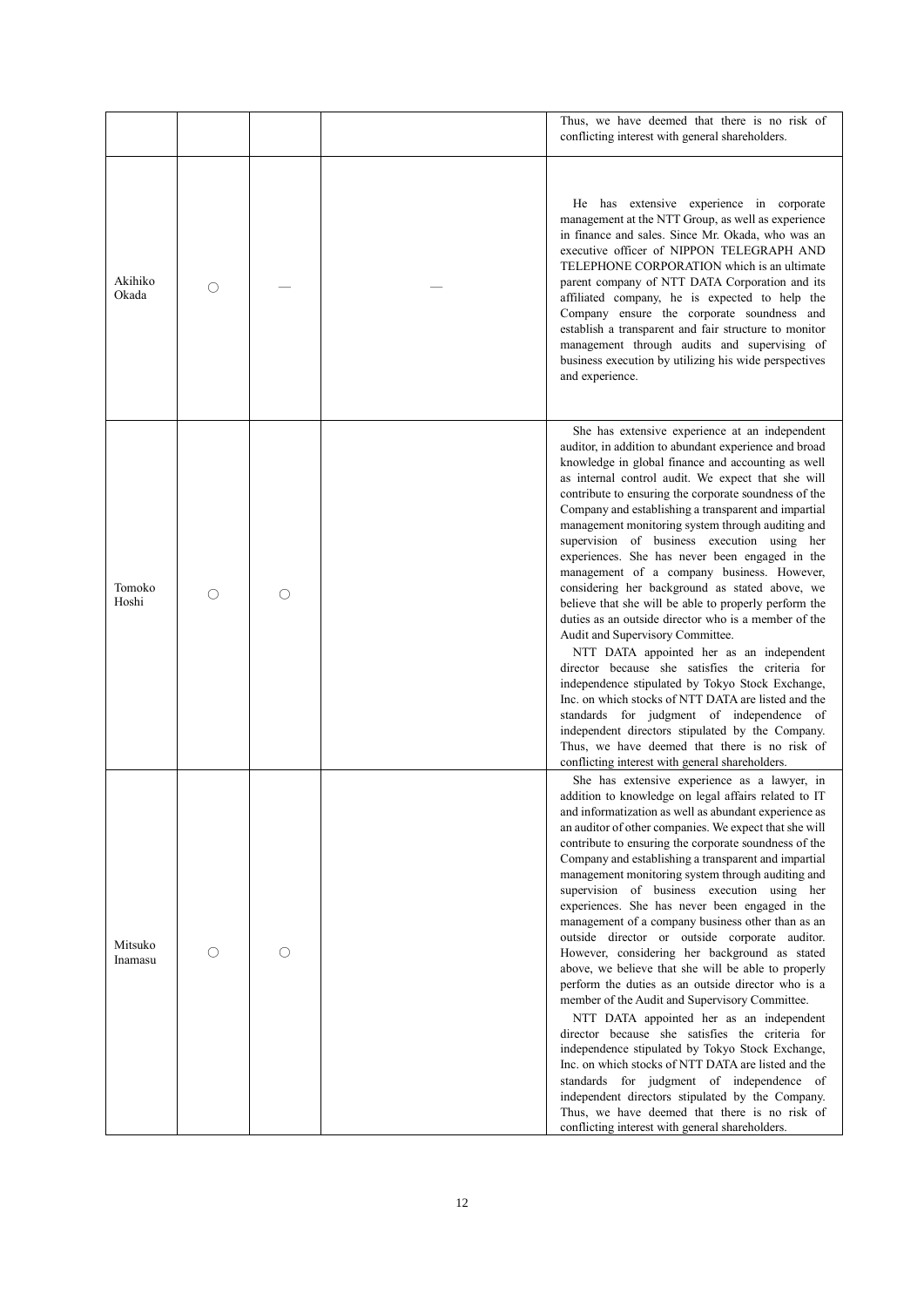# **[Audit & Supervisory Committee]**

# Structure of the Committee and Attribute of the Chairman

|                                  | Number of All<br>Committee Members | Number of Standing<br>Committee Members | Number of Inside<br><b>Directors</b> | Number of Outside<br><b>Directors</b> | Chairman                |
|----------------------------------|------------------------------------|-----------------------------------------|--------------------------------------|---------------------------------------|-------------------------|
| Audit & Supervisory<br>Committee |                                    |                                         |                                      |                                       | <b>Outside Director</b> |

Availability of directors and employees who are to assist the duties of the audit & supervisory committee Available

### Matters related to independence of the directors and employees from directors executing business

NTT DATA has set up the Audit and Supervisory Committee office to assist members of the Audit and Supervisory Committee in fulfilling their duties and to facilitate better performance and has assigned dedicated staff to the office.

Staff at the Audit and Supervisory Committee office are dedicated to the office and follow instructions and orders from the committee. They do not follow instructions and orders from directors who are not members of the Audit and Supervisory Committee. Moreover, the personnel transfer and appraisal of the staff are subject to the consent of the Audit and Supervisory Committee. Thus, NTT DATA ensures that the staff is independent from business execution divisions and instructions given by the Committee to the staff of the Audit and Supervisory Committee office are effective.

#### Cooperation among Audit & Supervisory Committee, Accounting Audits and Internal Audit Departments

The Audit and Supervisory Committee receives reports from account audits on audit plans and the results of audits conducted during and at the end of a financial year and asks about and checks the quality management system relating to the audit conducted by account audits. Audits are also striving to strengthen the alliance with account audits by exchanging opinions from time to time.

NTT DATA has established the Internal Audit Department as an internal audit department independent of the business execution departments. The Audit and Supervisory Committee has been striving for efficient audit and improvement in the quality of the audit by regularly receiving reports on internal audits from the Internal Audit Department, adjusting audit plans, and sharing other information. Also, when particularly necessary, we have a framework in which Internal Audit Department can conduct a research after receiving instructions from the Audit and Supervisory Committee

# **[Voluntary Committee]**

| Voluntary<br><b>Establishment</b> of Committee(s)        |  |
|----------------------------------------------------------|--|
| Corresponding to Nomination Committee or Not established |  |
| <b>Remuneration Committee</b>                            |  |

# **[Independent Directors]**

| Number of Independent Directors<br>Update |  |
|-------------------------------------------|--|
|                                           |  |
| Matters relating to Independent Directors |  |

We have appointed all of the outside directors who satisfy the requirements for independent Directors/Audit as independent Directors/Audit.

#### **[Incentives]**

| Incentive Policies for Directors                       | Performance-linked Remuneration |  |  |  |
|--------------------------------------------------------|---------------------------------|--|--|--|
| Supplementary Explanation<br>Update                    |                                 |  |  |  |
| Refer to "II.1. Director Remuneration" in this report. |                                 |  |  |  |
| Recipients of Stock Options                            |                                 |  |  |  |
| Supplementary Explanation                              |                                 |  |  |  |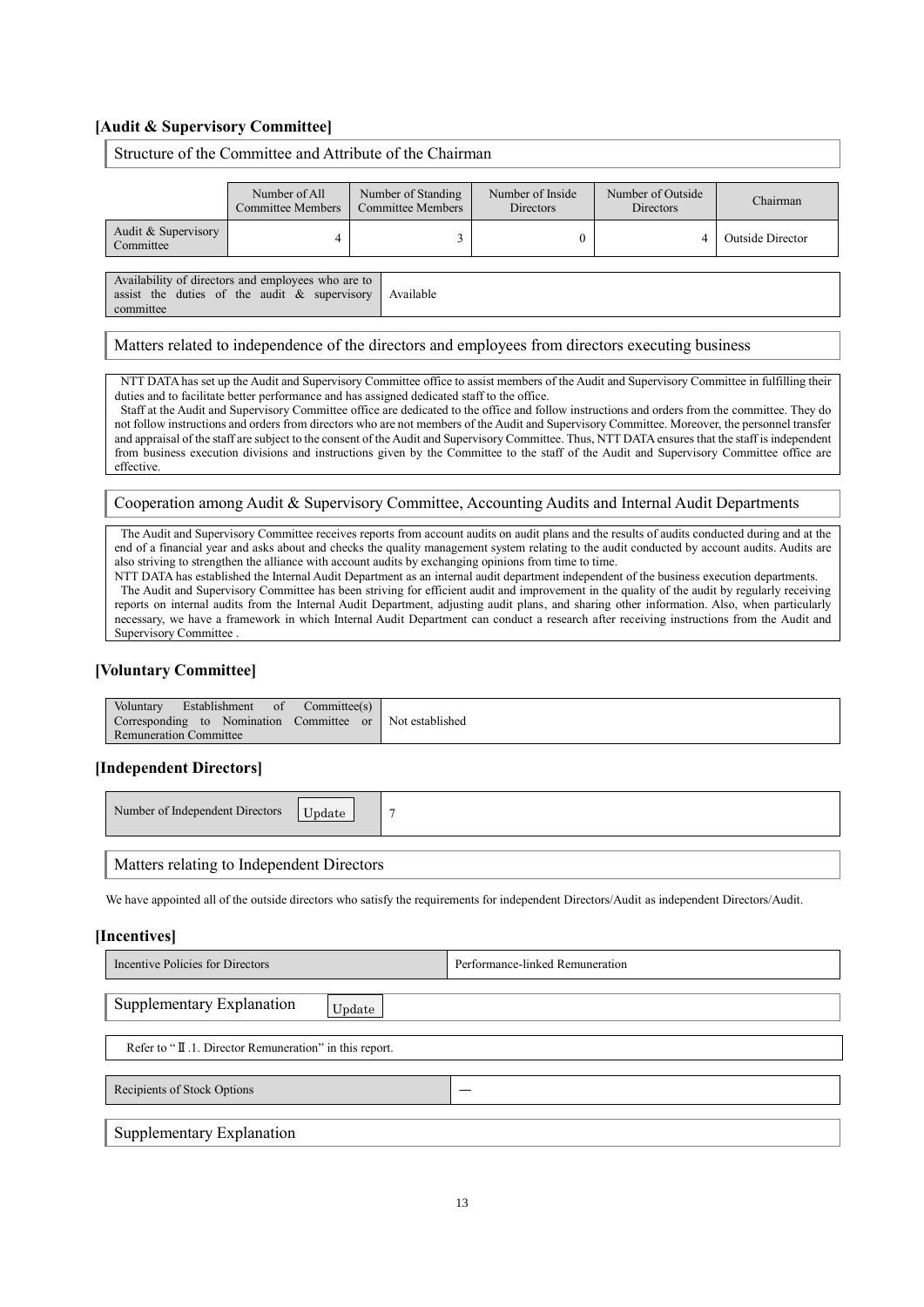―

#### **[Director Remuneration]**

Disclosure of Individual Directors' Remuneration No disclosure of individual director compensation

#### Supplementary Explanation

―

Policy on Determining Remuneration Amounts and Calculation Methods Established Update

# Disclosure of Policy on Determining Remuneration Amounts and Calculation Methods

As for policies, composition, and standard of remuneration of our directors who are not Audit and Supervisory Committee Members, NTT DATA explains the policy for determining remunerations for directors to independent outside directors, directors who are Audit and Supervisory Committee Members, and its parent company to ensure objectivity and transparency. Upon receiving their appropriate advice, the Board of Directors consisting of 15 directors, including five independent outside directors, determines the amount of remuneration within the limits resolved at a shareholders' meeting. With regard to remunerations for individual directors, Yo Honma, the President and Chief Executive Officer and Representative Director delegated by the Board of Directors, shall determine them. The reason for delegating the authority to the President and Chief Executive Officer and Representative Director is that we believe that this would enable appropriate decisions to be made while viewing NTT DATA's overall performance. In the delegation of the authority, NTT DATA takes measures to make the authority exercised while respecting the opinions of outside directors and the right of the Audit and Supervisory Committee to express opinions on remuneration, so as to make sure that the authority is exercised properly.

The remuneration for individual directors who are not Audit and Supervisory Committee Members (excluding outside directors) consists of monthly remuneration (basic remuneration) and bonuses (short-term performance-linked remuneration) as well as stock purchasing through the Executive Shareholding Association and stock compensation (medium- and long-term performance-linked remuneration). Monthly remuneration is a fixed monthly remuneration provided in accordance with the duties and scope of responsibility of each director's position. Bonuses are provided in June every year in consideration of the Company's performance in the current fiscal year. The performance indicators for bonuses are based on the targets set out in the medium-term management plan, and evaluation is made based on them. The reason for this is to make clearer the interrelations between remuneration for directors and NTT DATA's corporate value and increase motivation towards achieving goals in the Medium-Term Management Plan. Bonuses are calculated by converting the degree of year-on-year improvement for each goal or the degree of achievement of the plan into a payment rate using a predetermined method set for each indicator, weighting it based on the weight of each indicator, and multiplying it by the standard amount of bonus for each position. ( Please refer to [Attached chart] "Performance Indicators for Bonuses").

Regarding the acquisition of our own shares, to reflect the medium- to long-term performance, standing directors are required to purchase the Company's stock through the Executive Shareholding Association by paying certain amount of money every month. They must hold the purchased stocks while in office. As for stock compensation, points are granted through a trust designated by NTT DATA in June every year in accordance with the position of each director. Moreover, a performance-linked coefficient is decided based on the achievement levels of the performance indicators in June in the year after the final year of the medium-term management plan. Then, the number of stocks granted is calculated by multiplying the performance-linked coefficient by accumulated points. The stocks shall be granted at the time of retirement of the director. We select consolidated net sales and consolidated operating income margin, both of which are permanent core financial indicators in the Medium-Term Management Plan, as performance indicators of stock compensation.

The remuneration composition in a standard performance case is approximately 50% for fixed remuneration, 30% for short-term performance-linked remuneration, and 20% for medium- and long-term performance-linked remuneration.

Outside directors who are not Audit and Supervisory Committee Members are paid only monthly remuneration, unrelated to business performance, to ensure a high degree of independence.

The policy on determining remuneration for directors who are not Audit and Supervisory Committee members, etc., is as stated above, while remuneration amounts for individual directors and other matters are determined based on advice from multiple perspectives of independent outside directors, directors who are Audit and Supervisory Committee members, and its parent company and we consider remuneration for individual directors for this fiscal year, etc., consistent with the policy.

The remuneration for directors who are Audit and Supervisory Committee Members shall be determined by directors who are Audit and Supervisory Committee Members after consultation. To ensure a high degree of independence, their remuneration is not linked to business results, and the directors receive monthly remuneration only.

#### [Performance Indicators for Bonuses]

The Company sets the financial targets set forth in the Medium-Term Management Plan as performance indicators, and evaluates them based on the degree of improvement over the previous year and the degree of achievement of the plan. Bonuses are calculated by converting each performance indicator into a payment rate using a predetermined method, weighting each performance indicator based on the evaluation weights in [Attached chart] "Performance Indicators for Bonuses", and then multiplying this by a certain number of monthly remuneration for each position. Additionally, in order to promote sustainability, the Company has made changes to the performance indicators for bonuses from FY2022 onward, including the additional three new indicators based on the themes required to realize a sustainable society.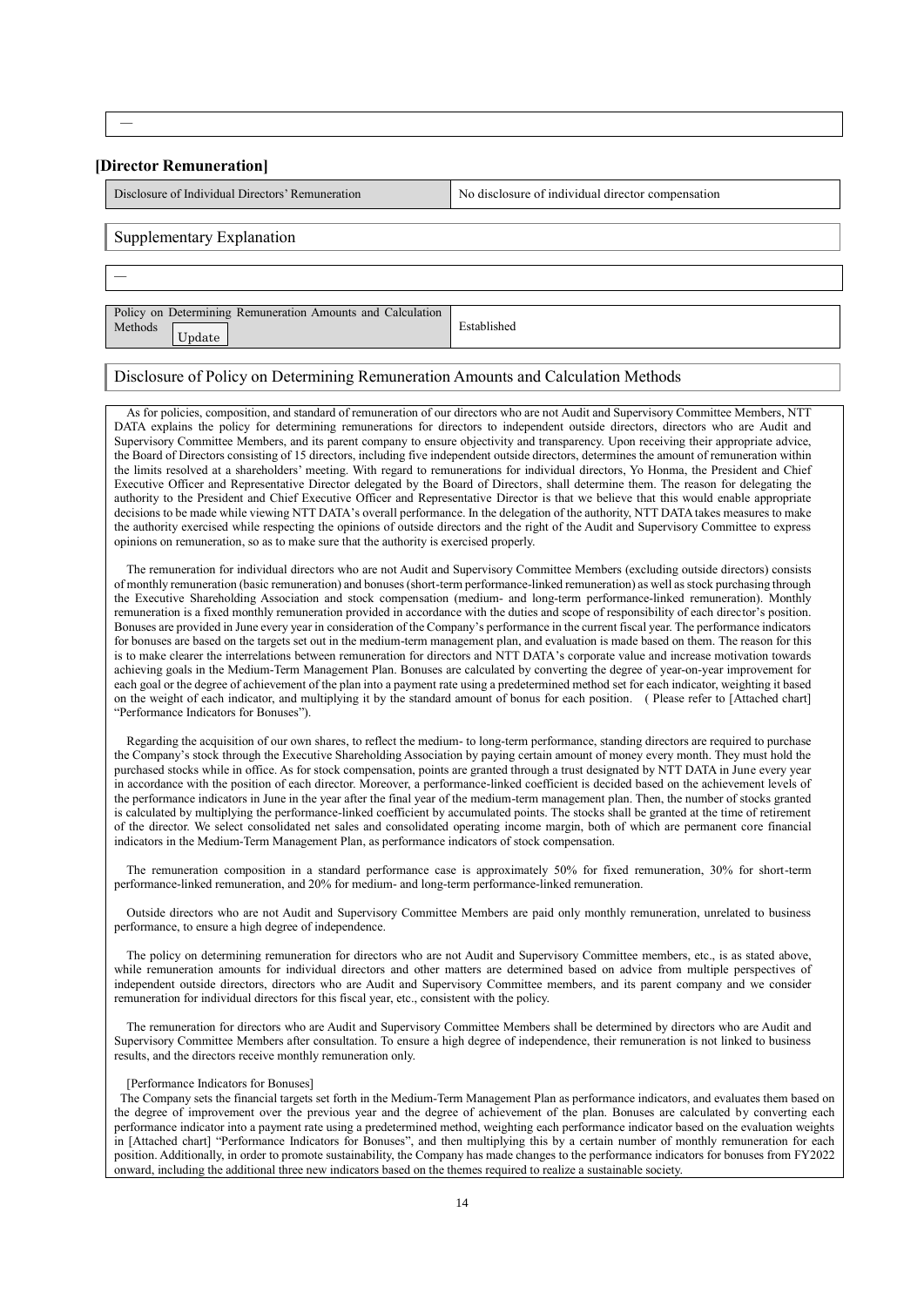### **[Supporting System for Outside Directors]**

NTT DATA has established the Audit and Supervisory Committee office to support the duties of the Audit and Supervisory Committee (including outside directors who are members of the Audit and Supervisory Committee).

When the Board of Directors' meeting is held, the office sends documents and provides explanation on important projects to outside directors in advance.

### **[Retired presidents/CEOs holding advisory positions (sodanyaku, komon, etc.)]**

Information on retired presidents/CEOs holding advisory positions (sodanyaku, komon, etc.)

| Update |  |
|--------|--|
|        |  |

| Name              | Job title/<br>position        | Responsibilities                                                                                                                                                                                                                                                         | Employment terms<br>(Full/part time,<br>with/without<br>compensation, etc.) | Date when<br>former role as<br>president/<br>CEO ended | Term                                                                     |
|-------------------|-------------------------------|--------------------------------------------------------------------------------------------------------------------------------------------------------------------------------------------------------------------------------------------------------------------------|-----------------------------------------------------------------------------|--------------------------------------------------------|--------------------------------------------------------------------------|
| Toshio<br>Iwamoto | Chief<br>Corporate<br>Adviser | External activities to fulfill the Company's<br>social responsibility such as participation in<br>initiatives to solve social issues.<br>Support to the Company's management such<br>as strengthening external relationships by<br>utilizing the human network he built. | Working pattern:<br>Full-time<br>Remuneration: Paid                         | June 19, 2018                                          | From June 19.<br>2018 to June 18,<br>2024<br>(Renewed every)<br>2 years) |

Number of retired presidents/CEOs holding advisory positions (sodanyaku, komon, etc.) <sup>1</sup>

**Others** 

―

**2. Matters on Functions of Business Execution, Auditing, Oversight, Nomination and Remuneration Decisions (Overview of Current Corporate Governance System)** Update

#### (1) Business Execution

NTT DATA has set up shareholders' meetings, the Boards and the Audit and Supervisory Committee as its own institutions. In addition, it has also set up the Corporate Management Committee to expedite decision making in business execution.

The decision making at NTT DATA is carried out under the supervision of the Board of Directors in accordance with "Authority Rules," which stipulate the responsibility and authority of the President and CEO, the Senior Executive Vice President, officers responsible for regions and segments and heads of each section or group. Each of the relevant duties is executed in accordance with "Organization Rules," which stipulate the responsible operations of the respective organizations.

The Board of Directors is made up of all 13 directors including 7 independent directors. There are 3 female directors and 1 foreign director among these 13 directors. The Board meeting is held once every month regularly and can also be held as an extraordinary meeting, if necessary, with 16 meetings held in FY2021. Such meetings determine and supervise legal matters and other important matters relating to the company and Group management.

The Corporate Management Committee is made up of the President and CEO, Senior Executive Vice Presidents, officers responsible for regions and segments, Executive Vice Presidents, and heads of each section or group. The Corporate Management Committee meeting is held once a week in principle for smooth and swift decision making and supervision relating to business operations. A director who is a member of the Audit and Supervisory Committee also participates in such meeting to enhance the transparency of decision making.

The Internal Control Promotion Committee, chaired by the officer in charge of corporate management (Mr. Fujiwara, Representative Director and Senior Executive Vice President) and consists of the heads of related corporate organizations, holds the committee meeting twice every year for the purpose of establishing the Company's internal control system. The result is reported to the Board of Directors.

The Corporate Ethics Committee consists of an officer in charge of business strategy as the chairperson (Mr. Fujiwara, Representative Director and Senior Executive Vice President) and heads and others of departments related to corporate ethics. The committee meeting is held once every year for the purpose of developing a corporate culture of complying with laws and regulations and corporate ethics. Compliance with corporate ethics is reported to the Board of Directors.

NTT DATA's system for business execution and its mechanism of monitoring management and of internal control are as shown in the [Attached] chart] "The system of business execution and the mechanism of management monitoring and internal control" to this report.

Each officer's attendance at meetings of the Board of Directors is as shown in the [Attached chart] "Explanation for the appointment/nomination of individual for directors and audits" to this report.

### (2) Audit and Supervision

NTT DATA is a company with Audit and Supervisory Committee. The Audit and Supervisory Committee consists of 4 outside directors who are members of the Audit and Supervisory Committee, including 2 female directors. It held the Audit and Supervisory Committee meeting 26 times in FY2021. In addition, the Committee regularly exchanges opinions with the Representative Directors and has discussions with the Representing Directors, etc. of the Group companies on the status of the management. Through these measures, the Audit and Supervisory Committee is able to understand the actual status of execution of duties by directors, and provides recommendations, if necessary. No personal, capital or business relationships exist between these 4 directors who are members of the Audit and Supervisory Committee and NTT DATA that may cause a conflict of interest with general shareholders. Each director who are members of the Audit and Supervisory Committee attends important meetings including the Board meeting, exercises the right to vote in the Board of Directors' meetings and appropriately use the right to state opinions regarding personnel affairs and remunerations of directors who are not members of the Audit and Supervisory Committee at the general shareholders' meetings to audit/supervise the status of directors' business execution from time to time. NTT DATA has also established the Internal Audit Department as an internal audit department to conduct internal audits from a position independent of business execution. The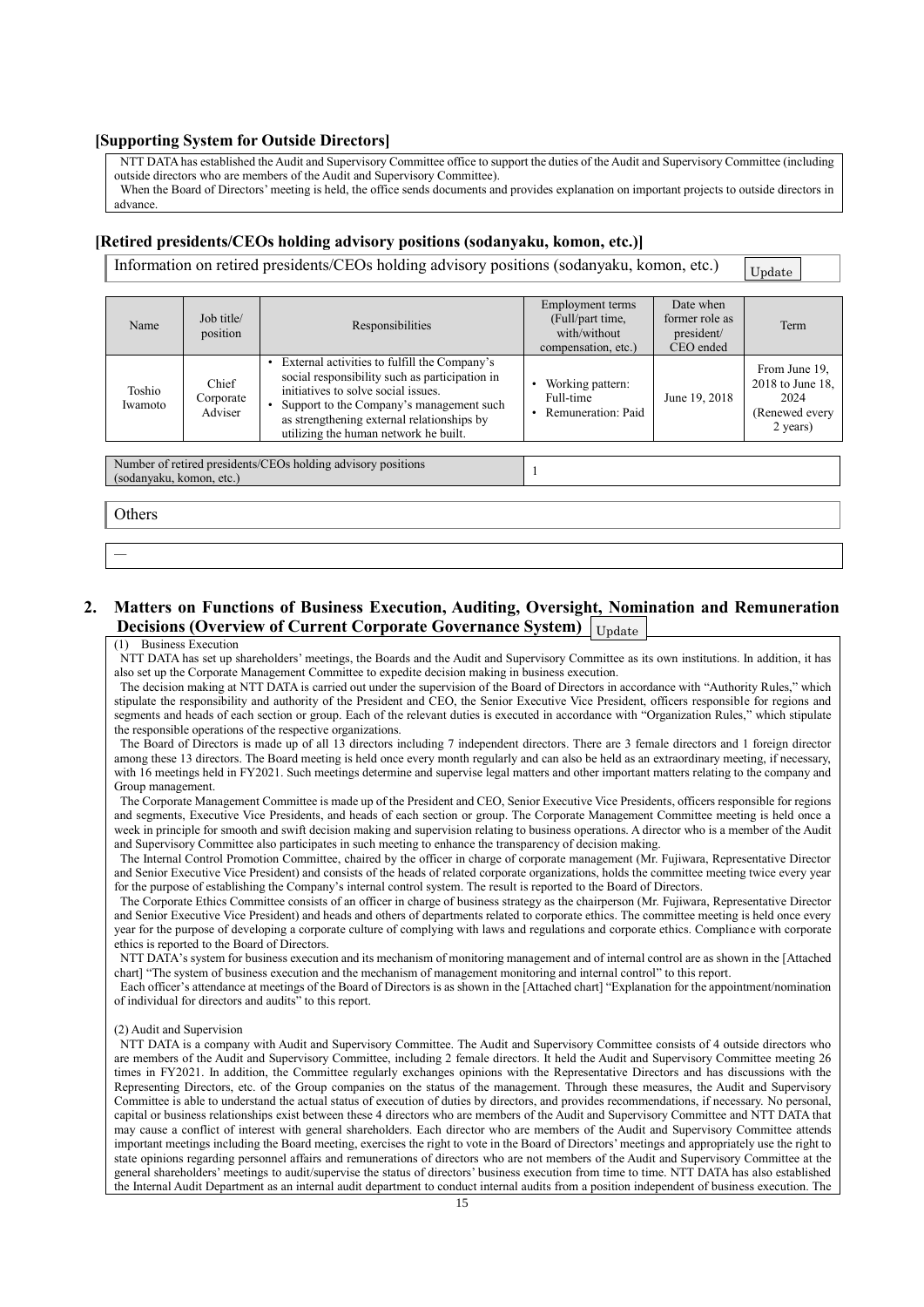directors who are members of the Audit and Supervisory Committee exchange information with the Internal Audit Department by inquiring about the results of internal audits from such department. The directors who are members of the Audit and Supervisory Committee conduct audits in corporation with other audits and the like of the Group companies.

To support the duties of the Audit and Supervisory Committee, the Audit and Supervisory Committee office has been set up.

NTT DATA considers it important to conduct efficient accounting audits while maintaining or improving the quality of audits. Therefore, directors who are members of the Audit and Supervisory Committee strive to strengthen the audit system by closely cooperating with account audits, including regularly exchanging information on audit plans or results.

The certified public accountants who performed the accounting services were Mr. Kenji Tanaka, Mr. Takeshi Nakatani and Mr. Tomokazu Kayama, all of whom belong to KPMG AZSA LLC. NTT DATA's assistants engaging in accounting services were made up of 18 certified public accountants and other 27 employees.

Each officer's attendance at meetings of the Audit and Supervisory Committee is as shown in the [Attached chart] "Explanation for the appointment/nomination of individual candidates for directors and audits" to this report.

#### (3) Appointment, Dismissal, and Nomination

#### (Appointment policy for candidates for directors)

The candidates for directors who are not members of the Audit and Supervisory Committee have been appointed from personnel who have broad perspectives and experience and can contribute to the development of the whole Group, excel in management ability and leadership, and are sophisticated in business management and energetic, for improvement in the enterprise value of the entire NTT DATA Group.

Candidates for directors who are members of the Audit and Supervisory Committee shall be appointed from human resources who are expected to conduct audits and supervision based on his/her viewpoint of specialized experience and knowledge, etc. Further, with the objective of fair audit and supervision of execution of duties by the directors who are not members of the Audit and Supervisory Committee, the majority of directors who are members of the Audit and Supervisory Committee shall be appointed from outside directors in accordance with the Companies Act.

The size of the Board of Directors is in direct proportion to the scale of business, and it is composed with consideration of having the balance (\*1) of specializations, and the diversity (\*2) from various standpoints including internationality.

From the perspective of enhancing the supervisory function of business execution, independent outside directors who do not have any possibility of causing a conflict of interest with general shareholders should include people who have management experience at other companies and make up the majority of the Board of Directors.

\*1. The balanced allocation of expertise in the Board of Directors is presented by [Attached chart] "The Board of Directors (Skill Matrix)" \*2. This includes elements such as gender, age, career, race, ethnicity, and cultural background.

#### (Procedures for appointment)

The procedures for appointing candidates for directors are to be carried out as follows: the backgrounds of candidates are first explained to independent outside directors, directors who are members of the Audit and Supervisory Committee, and the parent companies, prior to the Board of Directors meeting; then the parent companies, independent outside directors, and directors who are members of the Audit and Supervisory Committee provide appropriate advice and the Board of Directors adopts the resolution, and such resolution is referred to at a shareholders' meeting. Besides the above, we appropriately have the Audit and Supervisory Committee exercise the right to state its opinions about the nomination of candidates for directors who are not members of the Audit and Supervisory Committee. Moreover, regarding the selection of candidates for directors who are members of the Audit and Supervisory Committee, the Board of Directors makes a resolution and proposes it at a general meeting of shareholders based on deliberations and consent of the Audit and Supervisory Committee with a majority of outside directors who are members of the Audit and Supervisory Committee.

#### (Dismissal policy and procedures for the senior management)

The policy and procedures for dismissing a senior management are as follows: If a management executive is found not to perform his or her role well, the reasons of the dismissal is explained in advance to independent outside directors, directors who are members of the Audit and Supervisory Committee, and the parent companies prior to the Board of Directors; then the parent companies, independent outside directors and directors who are members of the Audit and Supervisory Committee provide appropriate advice and the Board of Directors adopts the resolution, and such resolution is referred to at a shareholders' meeting. Besides the above, we appropriately have the Audit and Supervisory Committee exercise the right to state its opinions about the nomination.

# (4) Others

Matters relating to the remuneration for directors who are members of the Audit and Supervisory Committee are determined through discussions by the directors who are members of the Audit and Supervisory Committee.

NTT DATA, directors (excluding the one who is a managing director) and audits have executed an agreement that limits liability for damages stipulated in Article 423.1 of the Companies Act in accordance with Article 427.1 of the Companies Act. The limit on liability for damages based on such agreement is the minimum liability amount as stipulated in Article 425.1 of the Companies Act.

The Company shall enter into a Directors and Officers Liability insurance contract with an insurance company, as stipulated in Article 430(3)-1 of the Companies Act, and will use the insurance contract to cover damages that may arise from the insured directors and officers, etc. being held liable for the execution of their duties or receiving claims related to the pursuit of such liability. The insured parties are the Company's directors including Audit and Supervisory Committee Members, and executive officers, and the Company bears 90% of the insurance premiums.

#### **3. Reasons for Adoption of Current Corporate Governance System** Update

NTT DATA judged it more effective for the enhancement of the supervising function of the Board of Directors and corporate governance to have the Audit and Supervisory Committee members with duties of auditing and supervising who retain voting rights to be exercised at meetings of the Board of Directors as well as the Audit and Supervisory Committee, majority of which consists of outside directors. Therefore, we have applied a system of a company with the Audit and Supervisory Committee.

NTT DATA strengthens the function of supervising the fairness of business execution by appointing outside directors.

NTT DATA has appointed the current 8 outside directors, expecting them to apply their management viewpoints from broad perspectives acquired through their experience.

Outside directors who are not members of Audit and Supervisory Committee cooperate with the Audit and Supervisory Committee and the Internal Audit Department mutually and supervise business operations by receiving reports on audit plans and results from the Audit and Supervisory Committee and the Internal Audit Department and making comments, if necessary.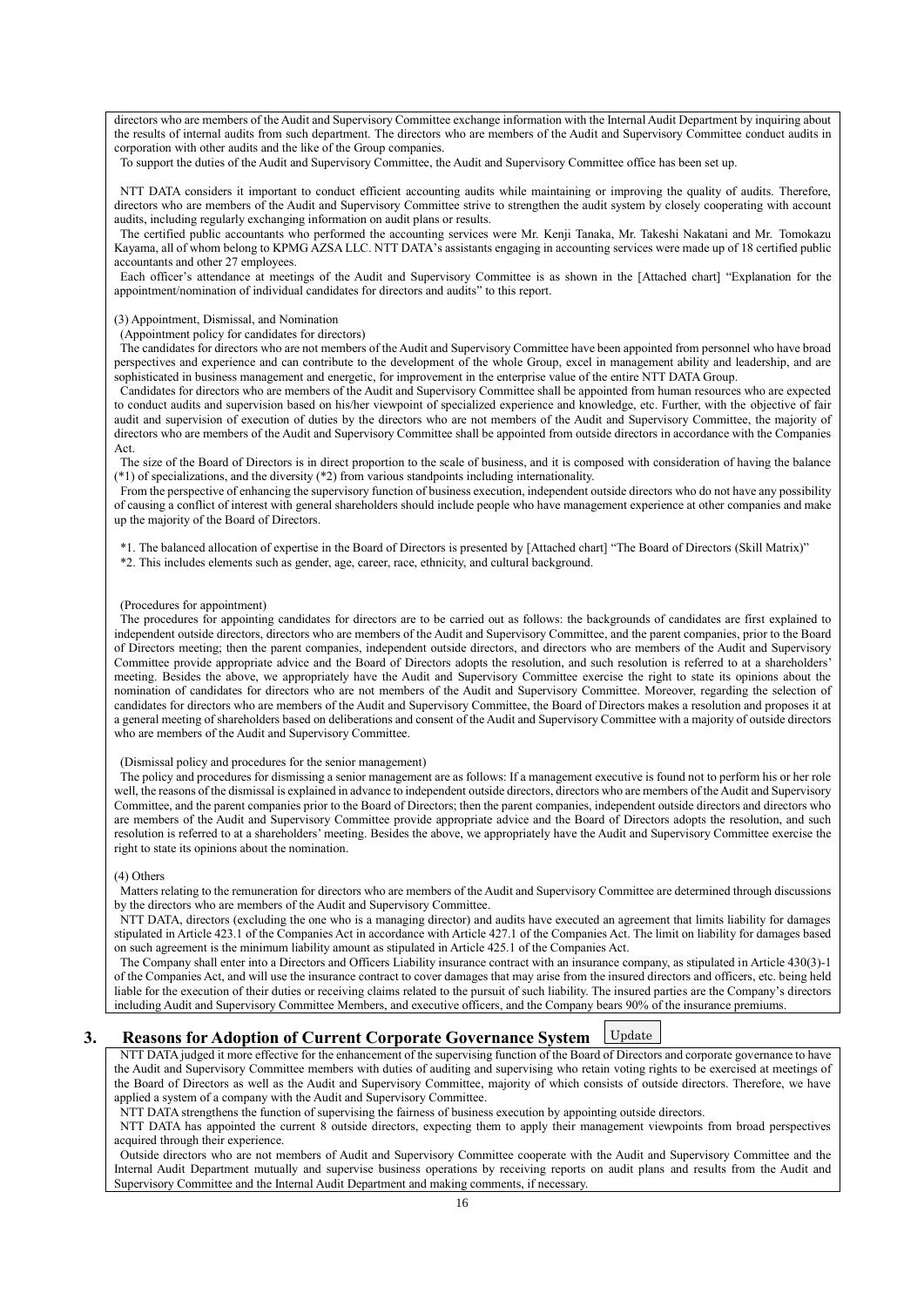# **1. Measures to Vitalize the General Shareholder Meetings and Smooth Exercise of Voting Rights**

|                                                                                                                                                                               | Supplementary Explanations                                                                                                                                                                                                                                                                                                |
|-------------------------------------------------------------------------------------------------------------------------------------------------------------------------------|---------------------------------------------------------------------------------------------------------------------------------------------------------------------------------------------------------------------------------------------------------------------------------------------------------------------------|
| Early Notification of General                                                                                                                                                 | The notices calling for the shareholders' meeting held in June 2022 were dispatched earlier than the date fixed                                                                                                                                                                                                           |
| Shareholder Meeting                                                                                                                                                           | by law by 3 business days.                                                                                                                                                                                                                                                                                                |
| Scheduling AGMs Avoiding the                                                                                                                                                  | NTT DATA has set the shareholders' meeting avoiding the date on which other companies' meetings are                                                                                                                                                                                                                       |
| Peak Day                                                                                                                                                                      | concentrated to ensure that as many shareholders as possible can attend its meeting.                                                                                                                                                                                                                                      |
| Allowing Electronic Exercise of                                                                                                                                               | NTT DATA had created a website for execution of voting rights at the website of a manager of a shareholders'                                                                                                                                                                                                              |
| <b>Voting Rights</b>                                                                                                                                                          | list so that it can accept the execution until 6 p.m. on the day before the day of the shareholders' meeting.                                                                                                                                                                                                             |
| Participation in Electronic<br>Voting Platform<br>and Other<br>Enhance<br><b>Measures</b><br>to<br>Environment for Exercise of<br>Voting Rights by Institutional<br>Investors | Voting rights can be executed through the ICJ platform targeted at institutional investors that is operated by<br>Investor Communications Japan (ICJ).<br>Starting from the ordinary general meeting of shareholders held in June 2018, investors can execute the voting<br>rights by using smartphones or other devices. |
| Providing Convocation Notice                                                                                                                                                  | A notice calling for a shareholders' meeting is translated in English and such translated version is                                                                                                                                                                                                                      |
| in English                                                                                                                                                                    | uploaded on NTT DATA's website at the same time as the Japanese version is uploaded.                                                                                                                                                                                                                                      |
| Other                                                                                                                                                                         | The notice calling for a shareholders' meeting is digitized and uploaded on NTT DATA's website 8 business<br>days prior to the dispatch of such notice. The notice of resolution is also uploaded on NTT DATA's website in<br>Japanese.                                                                                   |

# **2. IR Activities**

|                                                                           | Supplementary Explanations                                                                                                                                                                                                                                                                                                                                                                                                                                                                                                                                                                                                                       | Explained<br>by the<br>representa<br>tive |
|---------------------------------------------------------------------------|--------------------------------------------------------------------------------------------------------------------------------------------------------------------------------------------------------------------------------------------------------------------------------------------------------------------------------------------------------------------------------------------------------------------------------------------------------------------------------------------------------------------------------------------------------------------------------------------------------------------------------------------------|-------------------------------------------|
| Preparation and Publication of<br>Disclosure Policy                       | NTT DATA has formed the "Disclosure Policy" in accordance with the "Disclosure Guidelines."<br>The basic policy of the said Policy is stipulated in "The formulation of the policy relating to<br>information provision for stakeholders."                                                                                                                                                                                                                                                                                                                                                                                                       |                                           |
| Regular Investor Briefings for<br><b>Individual Investors</b>             | NTT DATA holds meetings targeted at individual investors to explain NTT DATA's business<br>overview and advantages, growth strategy and returns to shareholders.                                                                                                                                                                                                                                                                                                                                                                                                                                                                                 | No.                                       |
| Regular Investor Briefings for<br>Analysts and Institutional<br>Investors | NTT DATA holds 4 meetings annually to explain its financial results at the 1Q, 2Q, 3Q and 4Q,<br>and explains the overview of its financial results, the business environment and initiative in a<br>relevant quarter period. Such explanation is made by the President and CEO (Representative<br>Director) and directors.                                                                                                                                                                                                                                                                                                                      | Yes                                       |
| Regular Investor Briefings for<br>Overseas Investors                      | NTT DATA holds individual meetings from time to time to explain its most recent results, future<br>initiative and returns to shareholders.                                                                                                                                                                                                                                                                                                                                                                                                                                                                                                       | Yes                                       |
| Posting of IR Materials<br>on Website                                     | On the URL relating to IR (http://www.nttdata.com/global/en/investor/index.html), NTT DATA<br>provides information on financial results such as a summary of accounts, materials timely<br>disclosed other than the information on financial results, financial statements and quarterly<br>reports, materials used at a meeting for explanation of financial results, notices calling for a<br>shareholders' meeting, and the latest financial data. It also distributes videos of presentations at<br>meetings for explaining financial results, and uploads the text version of the content and Q&A of<br>such presentations on the said URL. |                                           |
| Establishment of Department<br>and/or Manager in Charge of IR             | NTT DATA has established the Investor Relations Office as an office in charge of IR.                                                                                                                                                                                                                                                                                                                                                                                                                                                                                                                                                             |                                           |

# **3. Measures to Ensure Due Respect for Stakeholders** Update

|                                                                                 | Supplementary Explanations                                                                                                                                                                                                                                                                                                                                                                                                                                                                                                                                                                                                                                                                                            |  |  |  |
|---------------------------------------------------------------------------------|-----------------------------------------------------------------------------------------------------------------------------------------------------------------------------------------------------------------------------------------------------------------------------------------------------------------------------------------------------------------------------------------------------------------------------------------------------------------------------------------------------------------------------------------------------------------------------------------------------------------------------------------------------------------------------------------------------------------------|--|--|--|
| Stipulation of Internal Rules for<br>Respecting the Position<br>of Stakeholders | The "NTT DATA Group Code of Conduct," which is NTT DATA's business conduct, stipulates that it is vital<br>for NTT DATA's continuous growth to gain trust by satisfying the expectations of stakeholders, including<br>clients, shareholders, business partners, society and the employees, and also stipulates how NTT DATA needs to<br>behave toward each of such stakeholders.                                                                                                                                                                                                                                                                                                                                     |  |  |  |
| Implementation of<br>Environmental Activities,<br>CSR Activities etc.           | The Medium-Term Management Plan (FY2022-FY2025) sets forth the "NTT DATA Sustainability<br>Management," the basic policy on our sustainability initiatives, as well as the following 3 axes and 9<br>materiality under the slogan of "Realizing a Sustainable Future." Based on these materialities, NTT DATA<br>will work to realize a sustainable society through corporate activities "of IT" and business activities "by<br>$IT.$ "<br>"Clients' Growth: Companies achieving growth in ways that support a sustainable society"<br>"Regenerating Ecosystems: Preserving the global environment for future generations"<br>"Inclusive Society: Creating a society where everyone can live healthy and happy lives" |  |  |  |
|                                                                                 | What sustainability means to NTT DATA is to: promote sustainability management in reference to SDGs<br>based on NTT DATA Group's mission "Create new systems and values with information technology for a<br>more affluent and harmonious society"; maximize two shared values – one is corporate value that NTT<br>DATA Group can gain such as the expansion of our Group's business foundation and sustainable growth<br>and the other is social value that the society can gain such as national and regional economic development<br>and considerations to human rights and the environment – together with our clients and stakeholders by                                                                       |  |  |  |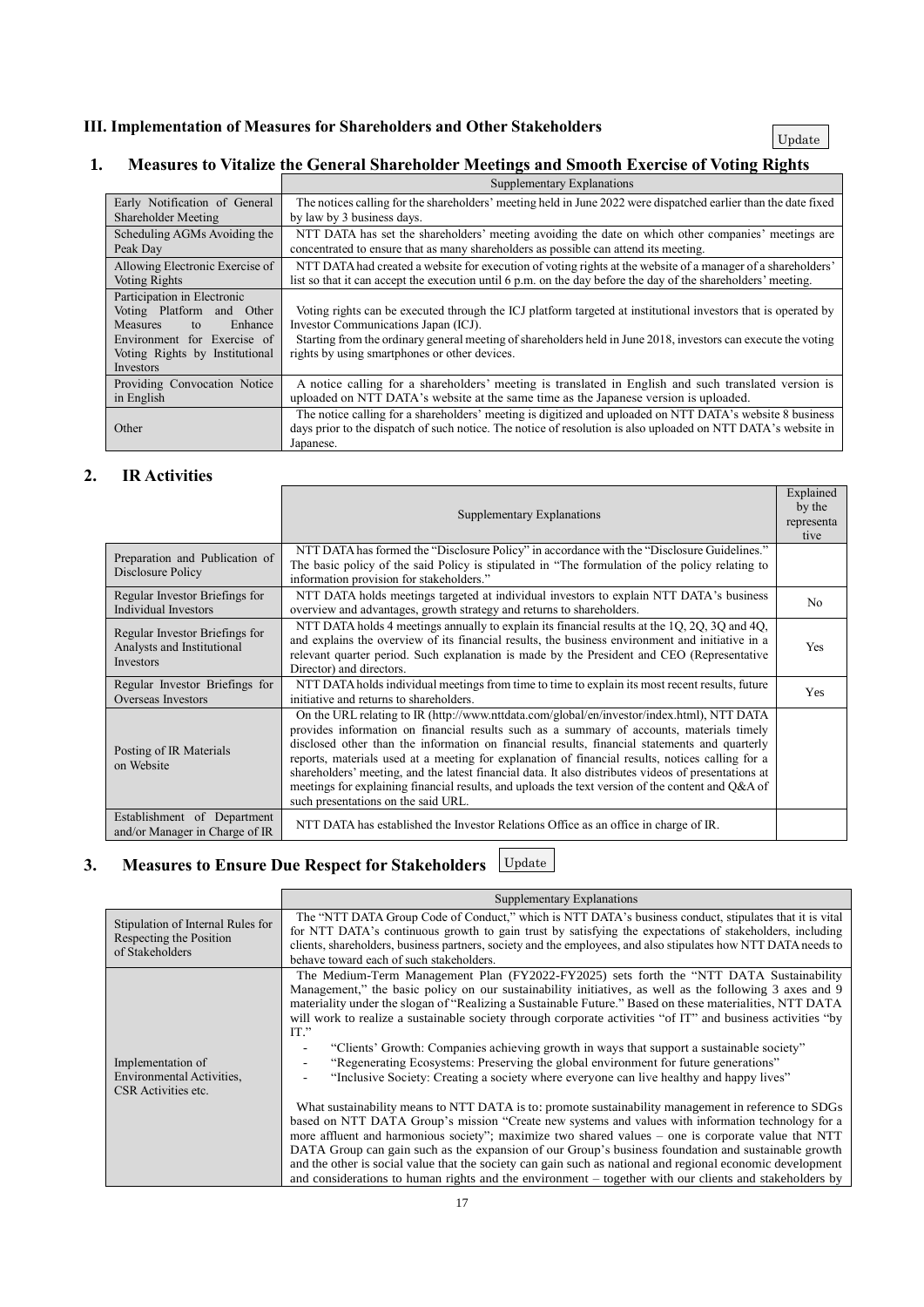|                            | focusing on the 9 materiality newly set under the 3 axes; and aim for sustainable growth of both the NTT<br>DATA Group and society.<br>The latest sustainability initiatives are disclosed on the Integrated Report, Sustainability Report and our<br>website. (https://www.nttdata.com/jp/ja/sustainability/) |
|----------------------------|----------------------------------------------------------------------------------------------------------------------------------------------------------------------------------------------------------------------------------------------------------------------------------------------------------------|
| Development of Policies on | In accordance with the Disclosure Policy, NTT DATA promotes understanding of its business by all                                                                                                                                                                                                               |
| Information Provision to   | stakeholders including shareholders and investors. To evaluate the Disclosure Policy properly, NTT DATA                                                                                                                                                                                                        |
| Stakeholders               | stipulates a timely and appropriate disclosure of the important information relating to NTT DATA.                                                                                                                                                                                                              |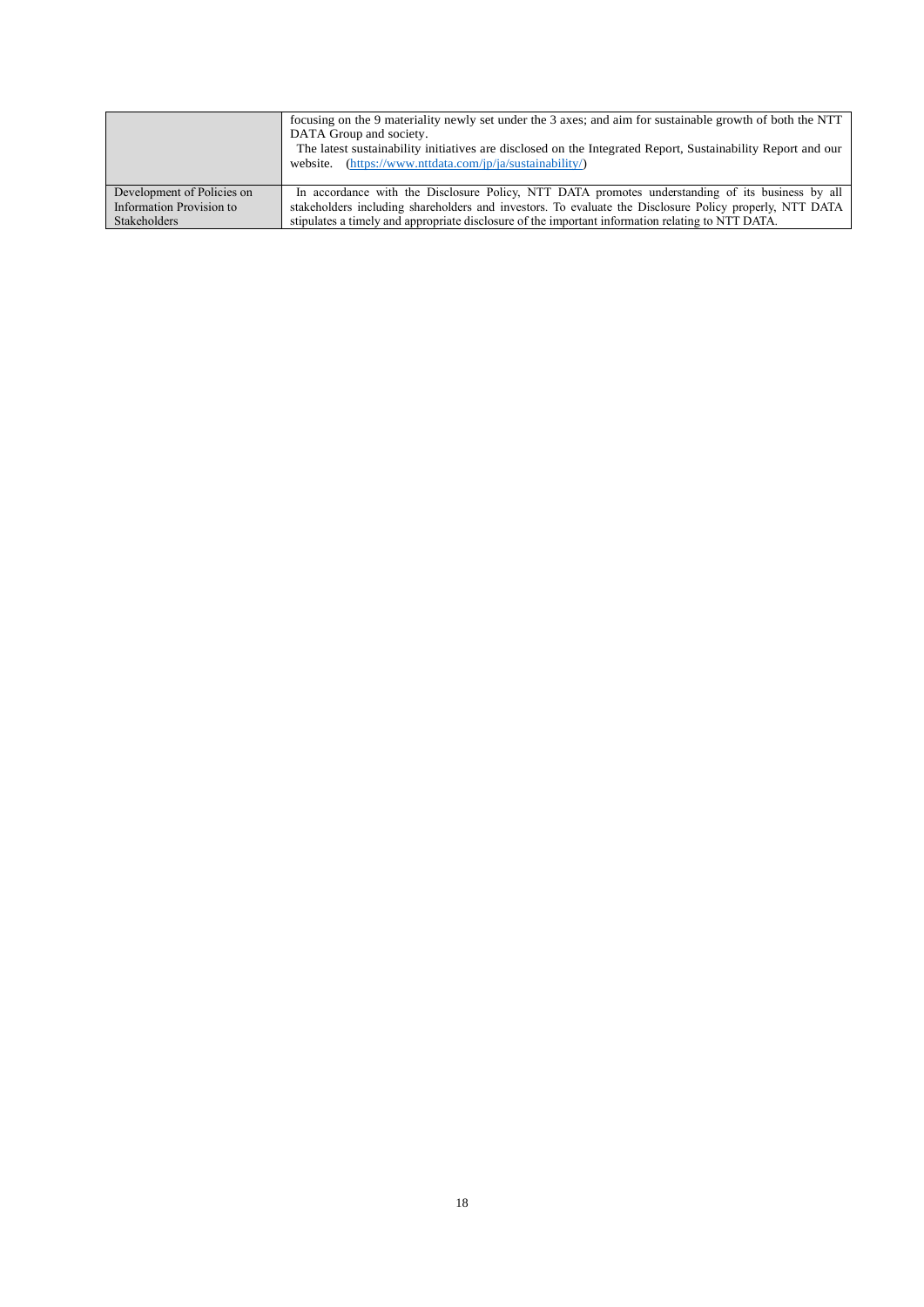# **IV. Matters Related to the Internal Control System**

# **1. Basic views on Internal Control System and the Progress of System Development** Update

# **1. Basic Policy for Establishing Internal Control Systems**

- (1) In building its internal control systems, NTT DATA will further the basic policy that it will take various measures to efficiently conduct fair and transparent business activities in compliance with applicable laws and its Articles of Incorporation, as a matter of course, and at all times being aware of risks increasing as its business expands.
- (2) The president, as the chief executive officer, takes responsibility and improves and operates the internal control systems.
- (3) In order to make its internal control systems function smoothly and efficiently, NTT DATA will establish an internal control promotion committee that will hold meetings on a regular basis.
- (4) NTT DATA sets up the Internal Audit Department, which assesses whether or not the activities of each Sector are performed in compliance with applicable laws, its Articles of Incorporation, internal rules, and management policies and plans and gives practical advice and recommendations from a position independent of operations of businesses for the purpose of sound performance of businesses.
- (5) NTT DATA sets an officer who supervises the risk management structure from the whole group's point of view and at the compliance division, conduct review for the purpose of ensuring the legality of business activities.
- (6) NTT DATA is taking appropriate measures to realize high reliability of its internal control systems over financial reporting under the Financial Instruments and Exchange Act and other related laws.

#### **2. Individual Systems for Establishing Internal Control Systems**

- (1) Systems to ensure that the directors and employees are performing their duties in compliance with applicable laws and the Articles of Incorporation.
	- Setting our sights on becoming a reliable company and raising the basic policy to conduct sound business activities by establishing corporate ethics, NTT DATA proceeds with the following activities:
	- Establish the "NTT DATA Group Code of Conduct" to ensure compliance in the whole Group.
	- Raise employees' consciousness of compliance through educational and training programs concerning the corporate ethics. • Check the business activities by the compliance division and give advice, guidance, and other assistance to Sectors in order for legal
	- and appropriate business activities.
	- Have no relation or transaction with antisocial forces, and reject illegal demands in a resolute attitude.
	- For sound management, establish a whistle-blowing system to receive information from employees and others whether anonymous or named to ensure a channel of communication which is different from the ordinary execution of business, and establish a system to ensure that the employees and others who made those reports through the whistle-blowing system and will not receive disadvantageous treatment for having made such reports.
	- Have the Internal Audit Department and submit an annual plan to the Board of Directors independently to the department for the internal audit and regularly report the results to the Board of Directors.

### (2) Systems for storage and management of information concerning execution of duties by directors

- While NTT DATA appropriately stores, manages, and willingly shares information for effective uses according to the policy that it will protect personal and confidential information from leakage or unauthorized use, it proceeds with the following activities:
- Record and store documents concerning the performance of duties by directors including minutes of the Board of Directors' meetings/written approvals (including electromagnetic records) and appropriately manage them in compliance with applicable laws, the Articles of Incorporation and internal rules.
- Improve the internal information system in order to timely and properly use information arising out of business activities.
- Establish internal rules for the purpose of formulating rules required for the appropriate handling of information and efficient clerical work.
- Establish an information security committee to expedite measures for the whole Group concerning the handling of information and hold a meeting regularly.

### (3) Rules and other systems concerning risk management

- Assuming various business risks, NTT DATA has a policy that each division shall improve its own voluntary risk management system by risk so that it may take the best measure upon occurrence of any of such risks and proceeds with the following activities:
- Organize a system to continuously monitor and supervise the situation of risk management in each Sector and evaluate the
- effectiveness to organize and promote the risk management from the whole Group's point of view.
- Work on the business risks after the prioritization considering the frequency and the impact of occurrence. • Organize a system in accordance with the internal rules based on our quality management point of view, etc. for the risks assumed to be related to our system development and operational security as our main business. In addition, especially for projects that are assumed to contain high risks, the committee directly reporting to the President & CEO should examine the adequacy of them and try to prevent the occurrence of major unprofitable projects that may have an impact on the business.
- (4) Systems to ensure efficient performance of duties by directors
	- Having the basic policy that it shall enhance each of the functions of making important decisions, supervision of performance of duties, and performance of operations, and that it shall work for vitalization of operations, NTT DATA proceeds with the following activities:
	- In order for the Board of Directors to make important decisions and appropriately supervise the performance of duties, it will appoint executive officers as responsible persons who specialize in the performance of duties and by transferring substantial part of authority from directors to the executive officers, expedite decision making to pursue speedy operations.
	- Include outside directors who are in a position independent of the Board of Directors in order to strengthen the function to supervise the fairness of business execution.
	- Establish the Corporate Management Committee for the president to make appropriate decisions pertaining to the basic policy of a business or other important matters.
	- For the purpose of appropriate and efficient performance of affairs, improve the systems to clarify the official authority and exercise appropriate restraints by setting internal rules pertaining to the decision making for, and performance of, business affairs.
- (5) Systems to ensure appropriate operations of NTT DATA Group, etc.
- Having the basic policy that it shall ensure appropriate operations of the entire NTT DATA Group through consultations, reports,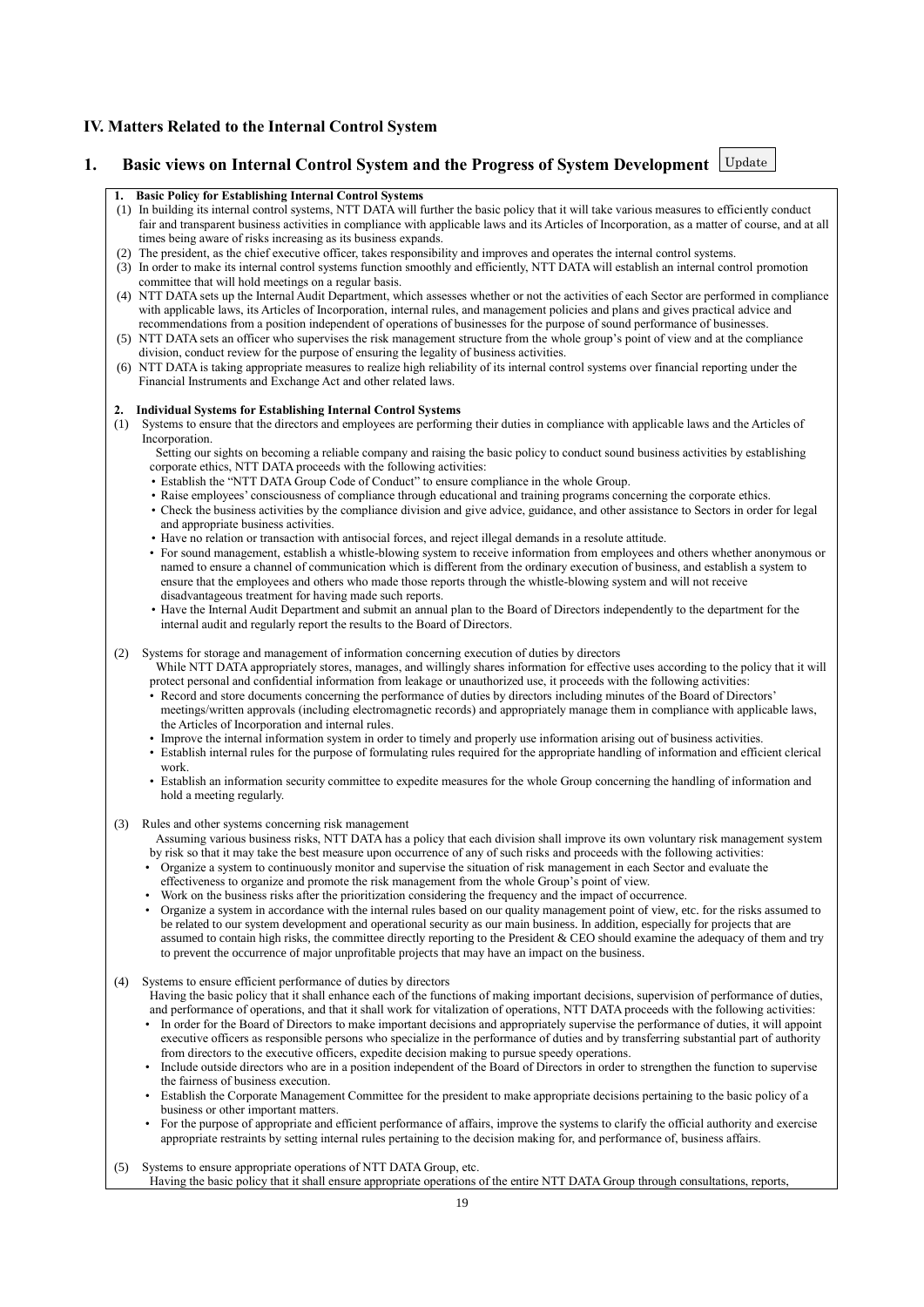instructions and requests concerning important matters, NTT DATA and its Group proceed with the following activities:

- Establish a division responsible for coordination with each Group company and improve the coordination system including the related divisions.
- Monitor the activities by the Internal Audit Department for the purpose of ensuring the soundness of businesses of the Group companies.
- Oversee and promote the situation of risk management of the whole Group by the internal control promotion committee of NTT DATA and at the same time, each Group company will appoint an officer in charge of risk management for the purpose of improvement of the risk management system.
- In order to prevent the occurrence of scandals, conduct employee education and training and establish a whistle-blowing system that receives information from identified and anonymous employees of the Group and other parties as well as establish a system to ensure that employees and other parties who have made reports using the whistle-blowing system and other channels will not receive disadvantageous treatment on account of having made such reports.
- Organize a system with Group companies with compliance with the laws to submit appropriate financial status reports.
- Group companies conduct autonomous management by company-wise based on the basic policy of group business and at the same time the Corporate Management Committee of NTT DATA will monitor the management situation of the whole Group in order to promote efficient and effective group management.

Furthermore, between NTT DATA and its parent companies, there is the basic policy that all parties will coordinate with each other, respecting the other party's independency and autonomy and that NTT DATA appropriately have dealings with the parent companies in compliance with the laws.

(6) Matters concerning employees who assist the duties of the Audit and Supervisory Committee and independence of such employees from directors who are not members of the Audit and Supervisory Committee

Having the basic policy to establish a system to assist the duties of the Audit and Supervisory Committee in order to ensure the effective audits, etc. by the Audit and Supervisory Committee, NTT DATA will proceed with the following activities:

- NTT DATA sets up the Audit and Supervisory Committee office to appropriately assist the duties of the Audit and Supervisory Committee as an important organization under the Companies Act.
- Allocate the number of employees to assist the duties of the Audit and Supervisory Committee required for conducting audits according to the auditing standards determined by the Audit and Supervisory Committee.
- The Audit and Supervisory Committee office shall be an organization independent from the directors who are not member of the Audit and Supervisory Committee and the employees assisting the duties of the Audit and Supervisory Committee shall perform their duties under instructions and directions from the Audit and Supervisory Committee.
- Handle the matters concerning personnel changes and evaluation of the employees assisting the duties of the Audit and Supervisory Committee by respecting opinions of members of the Audit and Supervisory Committee.
- (7) Systems for directors who are not members of the Audit and Supervisory Committee and employees to report to the Audit and Supervisory Committee and for ensuring effective auditing, etc. by the Audit and Supervisory Committee Having a basic policy to improve the systems, etc. for directors who are not members of the Audit and Supervisory Committee and employees to report material matters regarding the execution of business to the Audit and Supervisory Committee in order to ensure the effective audits, etc. by the Audit and Supervisory Committee, NTT DATA will proceed with the following activities:
	- The directors who are not members of the Audit and Supervisory Committee and the Audit and Supervisory Committee shall determine after discussions, the meetings attended, materials browsed, and matters related to NTT DATA and the Group companies to be reported regularly or when necessary by members of the Audit and Supervisory Committee and shall report from time to time as determined. Also, information on risks such as occurrence of damages and incidents is promptly reported to the Audit and Supervisory **Committee**
	- Upon request of the Audit and Supervisory Committee for a report on the performance of duties, the directors who are not members of the Audit and Supervisory Committee and employees shall promptly report to the Audit and Supervisory Committee about the relevant matter. However, the directors who are not members of the Audit and Supervisory Committee and employees shall not be subjected to unfavorable treatment because of the report.
	- In addition to the above, the directors who are not members of the Audit and Supervisory Committee, independent audit, and Internal Audit Department shall respectively have an exchange of opinions regularly and when necessary upon request of the Audit and Supervisory Committee.
	- The Audit and Supervisory Committee may independently engage external experts and receive advice on audit operations.
	- The members of the Audit and Supervisory Committee may claim payment for expenses necessary for the execution of duties and NTT DATA will make payments based on such claims.

### **3. Overview of the State of Operation of the System to Ensure Appropriate Business Operations in FY2021**

The following is the overview of the state of operation of the system to ensure appropriate business operations within the NTT DATA Group based on the basic policy concerning the establishment of internal control systems within the NTT DATA Group.

(1) Systems to ensure that the directors and employees are performing their duties in compliance with applicable laws and regulations and the Articles of Incorporation.

NTT DATA makes efforts to maintain and improve the awareness of corporate ethics and compliance in order to operate businesses with a strong sense of ethics, let alone compliance with laws and regulations.

To foster the awareness of corporate ethics and compliance, NTT DATA has created the "NTT DATA Group Code of Conduct," which is the renewal version of behavior guidelines "Global Compliance Policy" for directors and employees. NTT DATA will continue to spread the Code of Conduct within the Group to ensure and improve compliance within the whole Group.

Anti-bribery, anti-corruption, and other regulations are available on the in-house website, and we conduct anti-bribery and anti-corruption screening on our own and anti-bribery screening through contractors, etc.

To maintain and improve the awareness of compliance, NTT DATA implements compliance training sessions for officers and employees to ensure the awareness of compliance within the Group and introduces problematic cases in terms of corporate ethics on the in-house website to help officers and employees improve their understanding.

The Compliance Department gave legal advice and confirmation when business departments concluded contracts and conducted a preliminary check on 43 cases before being discussed by important organs such as the Board of Directors. With regard to transactions with antisocial forces, NTT DATA made it mandatory under the company's sales provisions and detailed purchase rules to conduct a credit investigation on business partners. In addition, when an organization subscribes to our services, NTT DATA thoroughly examines the state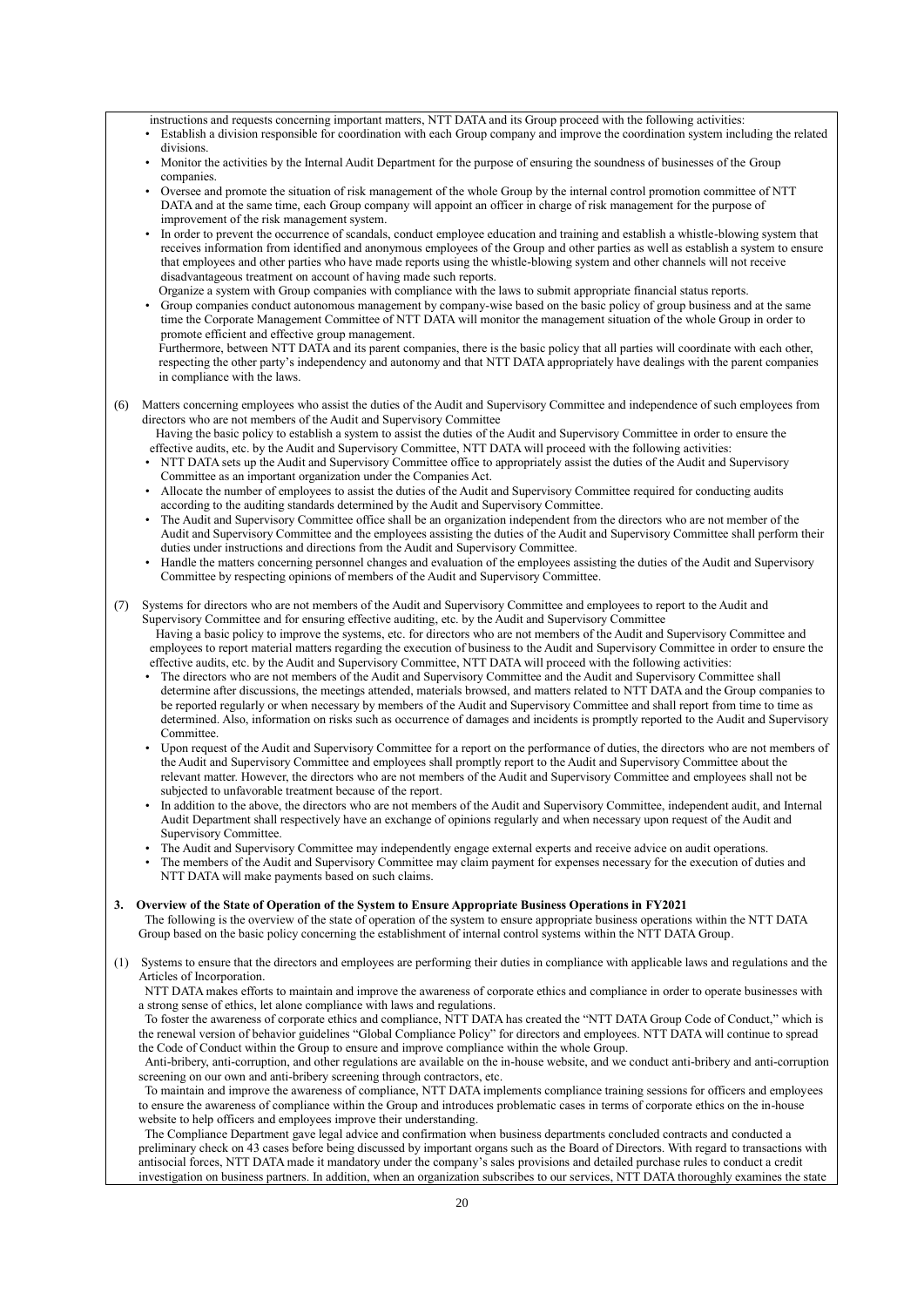of activities of the organization, the purpose of the subscription, etc. to prevent us from engaging in any relations with antisocial forces. The whistle-blowing system is available for all Group employees in and outside Japan and is operated appropriately. NTT DATA's Corporate Ethics Committee is held once in each fiscal year to examine how many and what kind of reports were submitted, confirm the results, and report them to the Board of Directors. NTT DATA appropriately administers the rules for administrating the whistle-blowing system, which conform to the whistleblower protection act and stipulates that whistle-blowers should not receive disadvantageous treatment on account of having made such reports.

The Internal Audit Department reports the annual audit plan and interim and annual audit results to the Board of Directors appropriately as well as conducting internal audits using a variety of auditing methods, taking into account riskes in NTT DATA and risks common to the Group companies.

(2) Systems for storage and management of information concerning execution of duties by directors

With regard to the management of in-house information, including the handling of information concerning the execution of duties by directors, rules for the handling of documents and the information security policies are instituted, and they are available on the in-house website. Concerning the storage of documents (including those recorded electronically), besides the storage based on types of documents specified by laws and regulations, they are stored for a term necessary for the completion of duties. In addition, NTT DATA appropriately organizes and stores documents by appointing personnel in charge of promoting information security to each section. These are administered properly by introducing a system to enable the management of documents (files) in accordance with applicable rules, among other measures.

NTT DATA set up the information security committee to report and discuss the company-wide security subjects under the Chief Information Security Officer. This committee held the meeting twice during FY2021, and the members enhanced governance following global deployment and expansion and tightened measures assuming the occurrence of security violation. From now on, similar measures will be rolled out in the Group companies.

(3) Rules and other systems concerning risk management

For risk management, NTT DATA assumes and prevents the occurrence of familiar potential risks. NTT DATA has a risk management system to minimize the damage in the event of risks becoming obvious, and for other purposes. In accordance with the rules concerning the Internal Control Promotion Committee, the Internal Control Promotion Committee, chaired by the Senior Executive Vice President, plays a central role in establishing and administering the PDCA cycle for risk management. Meanwhile, the committee held meetings three times during FY2021 and deeply discussed to identify material risks, taking into account the frequency of risk occurrence and impact of the risk. It also discussed measures to reduce such risks, examined the levels of progress and achievement of goals and evaluated the effectiveness while reflecting the results of the examination in each measure.

NTT DATA appropriately handles risks concerning system developments and operational security, etc. within the quality management system (QMS) that was established based on the quality management rules. In addition, the project review committee examines largescale projects that are new in terms of clients, operations or technologies for the adequacy of the order receiving plan and processes through the delivery.

(4) Systems to ensure efficient performance of duties by directors

The Company's duties are executed based on the organizational rules that specify jurisdictional tasks for each organ, and under the supervision of the Board of Directors, 27 executive officers are appointed and decision-making is made based on the authority regulations that stipulate the distribution of authorities.

The Board of Directors decides the issues prescribed in laws and regulations and important issues set forth in the rules for the Board of Directors such as those concerning management strategies, company management including investment, the management of the NTT DATA Group, etc. In addition, the Board of Directors supervises the performance of duties by directors by having them report the state of performance of their duties on a regular basis and by other means. In FY2021, the Board of Directors comprises 15 directors including 5 independent outside directors (as of March 31, 2022), and held 16 meetings. The Corporate Management Committee, which discusses important decision making for NTT DATA, held 40 meetings in FY2021.

(5) Systems to ensure appropriate operations of NTT DATA Group, etc.

With regard to an important issues for the management of the NTT DATA Group, such as the occurrence of emergencies that could influence the whole group, NTT DATA establishes an organization in the Company to promote businesses in cooperation with respective Group companies and created systems to consult these matters with, and report them to, NTT DATA, and the systems are administered appropriately.

NTT DATA's Internal Audit Department implemented an audit on the Group companies in and outside Japan using various auditing methods while taking into account the risks common to the whole Group and those specific to each region or Group company. With regard to material risks common to the entire Group and risks specific to each Group company, the Internal Control Promotion Committee confirms the state of implementation of risk management led by CRO and risk management promotion officers in each company.

To maintain and improve the awareness of compliance in the entire NTT DATA Group, NTT DATA created the "NTT DATA Group Code of Conduct," instructs the Group companies to implement compliance training sessions, and monitors the state of implementation of such training sessions. NTT DATA established and operates the internal whistle-blowing system that is available for all Group employees. The Group Whistle-Blowing Policy stipulates that whistle-blowers should not receive disadvantageous treatment on account of their whistleblowing.

The fiscal conditions of the Group companies are appropriately reported every month to NTT DATA and reported as monthly monitoring updates to the Executive Committee meetings.

The financial conditions of the whole Group are monitored at the Corporate Management Committee meetings every quarter and reported to the Board of Directors.

(6) Matters concerning employees who assist the Audit and Supervisory Committee's duties and independence of such employees from the directors who are not Audit and Supervisory Committee Members

As a system to assist the Audit and Supervisory Committee's auditing, etc., NTT DATA has the Office for the Audit and Supervisory Committee comprising seven full-time employees, and duties are carried out appropriately on the basis of the instructions and orders of the Audit and Supervisory Committee. Meanwhile, the transfer and evaluation of the employees at the Office for the Audit and Supervisory Committee shall be conducted by making adjustments with Audit and Supervisory Committee Members.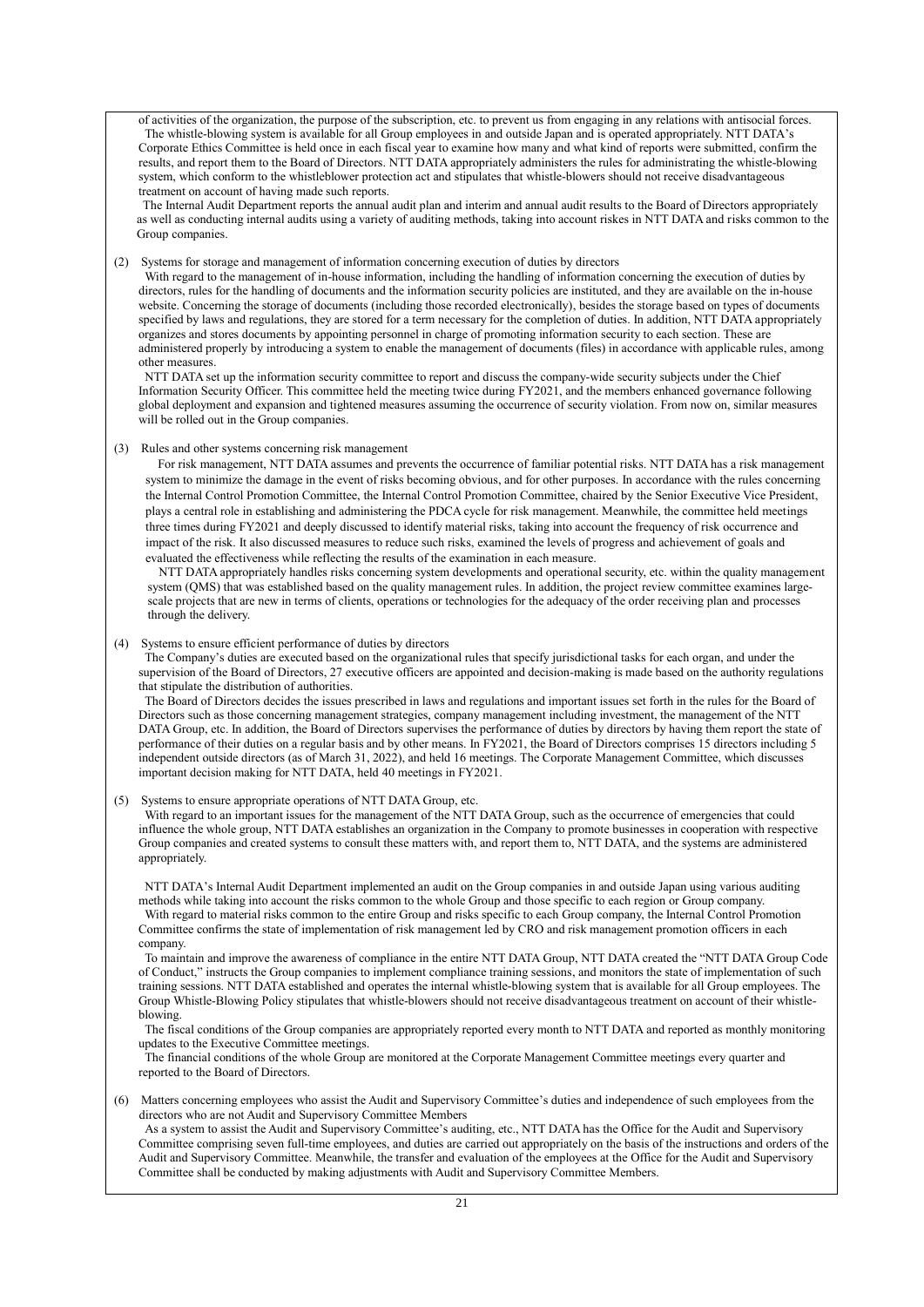(7) Systems for the directors who are not Audit and Supervisory Committee Members and employees to report to the Audit and Supervisory Committee and for ensuring effective auditing by the Audit and Supervisory Committee

The Audit and Supervisory Committee Members attend important meetings including the Board of Directors, Corporate Management Committee, Internal Control Promotion Committee meetings and review important documents. In addition, regularly, they exchange opinions with the Representative Director and have discussions on specific topics with directors. On these occasions, they receive reports on the state of execution of duties specified in the basic policies and make recommendations as needed.

Moreover, the Audit and Supervisory Committee Members regularly exchange opinions with independent audits and the Internal Audit Department. The explanation of an audit plan, the status of internal control systems, and other matters are reported to the Audit and Supervisory Committee Members while they make recommendations as needed.

In addition, NTT DATA uniquely contracts with outside experts such as lawyers to receive advice on auditing duties. Including the costs necessary for them, NTT DATA bears the costs needed to perform auditing duties.

#### **2. Basic Views on Eliminating Anti-Social Forces** Update

Our basic policy sets forth that we will have no relation with any Anti-Social Force including any business relation and will take resolute measures against any of their unreasonable demands.

Our "NTT DATA Group Code of Conduct" stipulates that we will take a resolute attitude toward Anti-Social Forces and will not bow to unreasonable demands or have any relations with Anti-Social Forces. We are striving to educate all of our employees about the "NTT DATA Group Code of Conduct" with prints of the Policy being distributed to them. We are also preparing a manual for how to respond to unreasonable demands from Anti-Social Forces, striving to exclude any relation with Anti-Social Forces through these efforts.

Being led by the risk management promotion framework, which is placed under a director responsible for risk management's command, we are striving to collect information relating to Anti-Social Forces in cooperation with external special agencies including the police, and also striving to prevent any trouble with Anti-Social Forces through the risk management promotion framework information sharing initiatives with the entire frameworks. The risk management promotion framework is also calling our employees' attention by holding regular training sessions for each framework and building managers.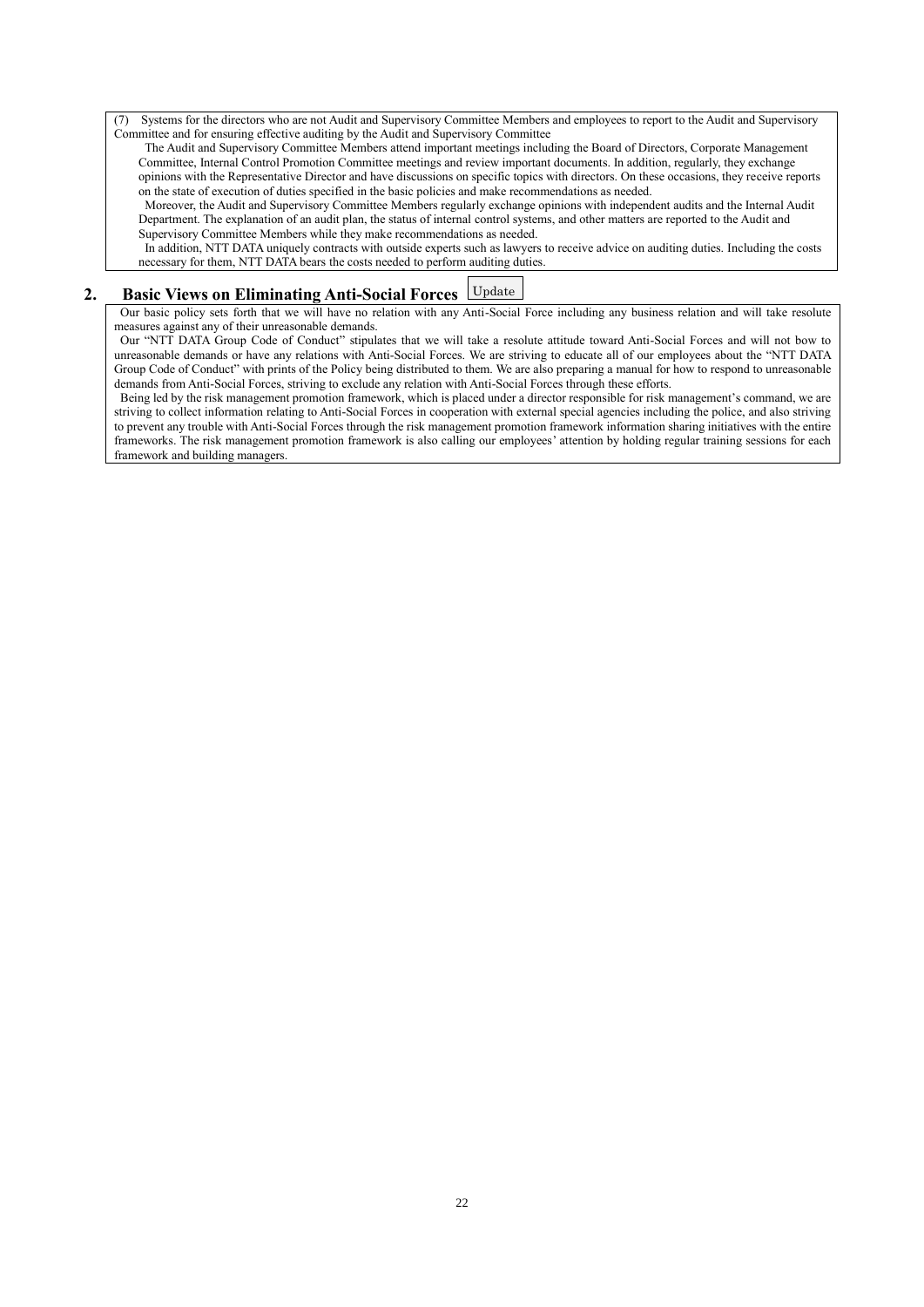### **V. Other**

―

# **1. Adoption of Anti-Takeover Measures**

Adoption of Anti-Takeover Measures Not Adopted

Supplementary Explanation

### **2. Other Matters Concerning to Corporate Governance System**

#### **[Overview of the timely disclosure system]**

With regard to the management of information relating to important matters, NTT DATA pays attention to timely, just and fair disclosure of the information relating to NTT DATA Group by having established "Policy (Rules) for Information Security," "Disclosure Guidelines," and "Rules for Prevention of Insider Trading" for appropriate operations.

The timely disclosure of important management information is made public through the stock exchange on which the shares of NTT DATA are listed, the press, and NTT DATA's website after consultation at the Corporate Management Committee and determination by the President and CEO.

With respect to the handling of information, the Heads of each Section or Group manage the management information relating to relevant organizations in accordance with the "Policy (Rules) for Information Security" and the "Disclosure Guidelines." The important management information deemed appropriate for timely disclosure is disclosed only after the Heads of each Section or Group consult with the Corporate Management Committee and gain the consent from the President and CEO. In such a case, the information NTT DATA is not obligated to disclose according to the rules for the timely disclosure may require consultation with Disclosure Committee for its disclosure if such information is judged to have the possibility of affecting investors' judgment.

With regard to the education for the handling of information, NTT DATA holds regular training sessions targeted at all employees while thoroughly managing the important information that has not been released to the general public yet in accordance with the "Rules for Prevention of Insider Trading."

An outline of facts described above is shown in the [Attached chart] "Overview of the timely disclosure system" to this report.

NTT DATA is determined to continue improving its corporate governance in order to enhance its enterprise value though strengthening the management by achieving a more efficient and transparent management system while grasping the latest trends and listening to opinions from external parties.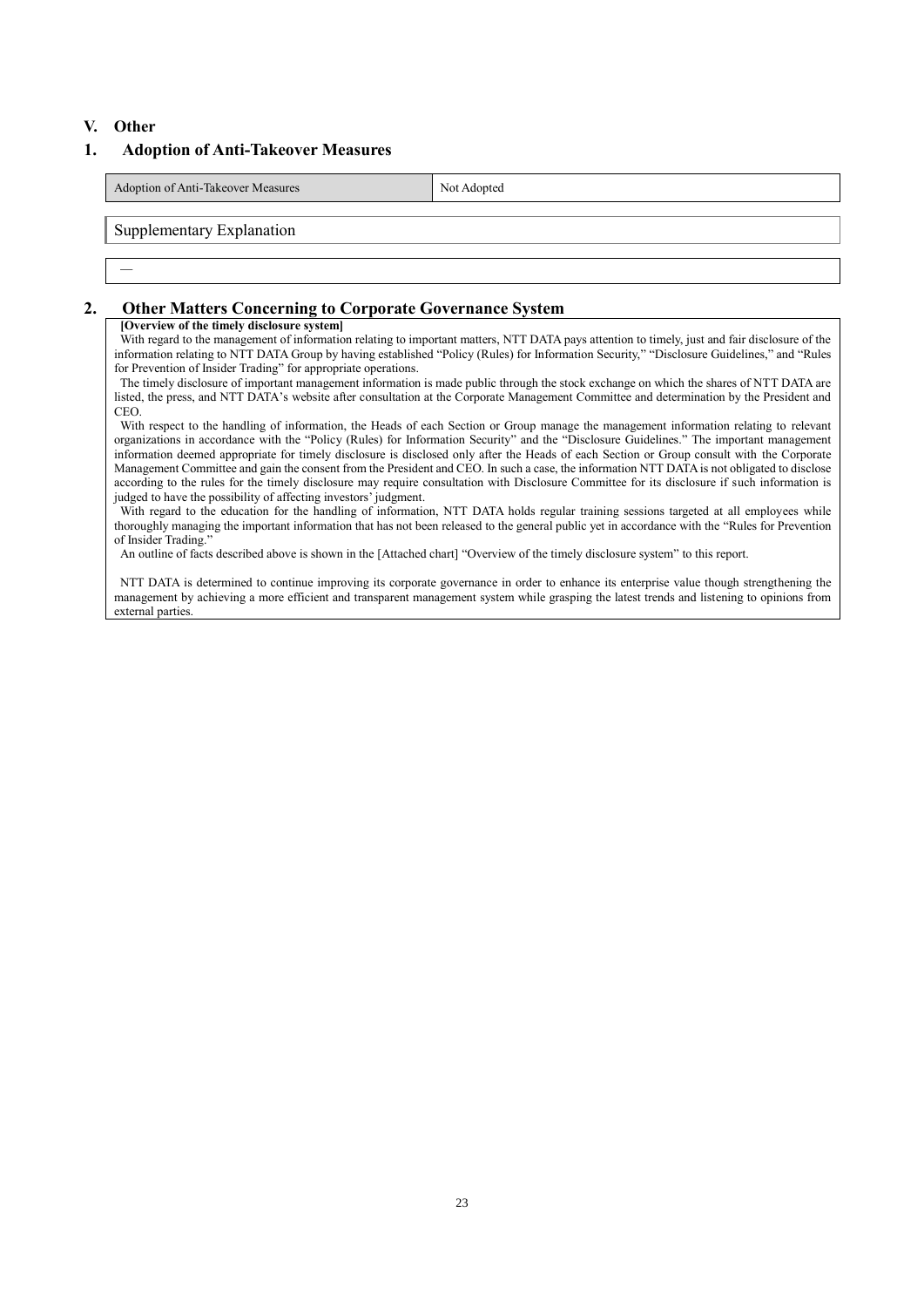# **[Attached chart]** 【**Explanation for the appointment/nomination of individual candidates for directors and audits**】

| Name                  | Position                                                                    | Reasons of Appointment                                                                                                                                                                                                                                                                                                                                                                                                                                                                                                                                                                                                                                                                                                                                                                                                                                                            | Number of meetings<br>attended                                                                                               |
|-----------------------|-----------------------------------------------------------------------------|-----------------------------------------------------------------------------------------------------------------------------------------------------------------------------------------------------------------------------------------------------------------------------------------------------------------------------------------------------------------------------------------------------------------------------------------------------------------------------------------------------------------------------------------------------------------------------------------------------------------------------------------------------------------------------------------------------------------------------------------------------------------------------------------------------------------------------------------------------------------------------------|------------------------------------------------------------------------------------------------------------------------------|
| Yo<br>Honma           | President and<br>Chief Executive Officer,<br><b>Representative Director</b> | He has extensive experience and record in management including organizational<br>management in the financial sector and the enterprise sector over many years. In addition,<br>he has been in charge of management as President and Chief Executive Officer, and<br>Representative Director, since 2018. Since he is expected to continue to promote<br>management of the NTT DATA Group while assuming roles such as supervision of<br>business execution by utilizing his extensive experience and record of performance, he has<br>been appointed.                                                                                                                                                                                                                                                                                                                             | Board of Directors'<br>meetings<br>16 times/16 times                                                                         |
| Shigeki<br>Yamaguchi  | Senior Executive<br>Vice President<br>and Representative Director           | He has extensive experience and record in management including organizational<br>management in the enterprise sector, public $\&$ social infrastructure sector, and China $\&$<br>APAC sector over many years. Since he is expected to continue to promote management of<br>the NTT DATA Group while assuming roles such as supervision of business execution by<br>utilizing his experience and record of performance, he has been appointed.                                                                                                                                                                                                                                                                                                                                                                                                                                    | Board of Directors'<br>meetings<br>16 times/16 times                                                                         |
| Toshi<br>Fujiwara     | Senior Executive<br>Vice President<br>and Representative Director           | He has extensive experience and record in management including organizational<br>management in the financial sector, technology research & development, and global business<br>management over many years. Since he is expected to continue to promote management of<br>the NTT DATA Group while assuming roles such as supervision of business execution by<br>utilizing his experience and record of performance, he has been appointed.                                                                                                                                                                                                                                                                                                                                                                                                                                        | Board of Directors'<br>meetings<br>16 times/16 times                                                                         |
| Kazuhiro<br>Nishihata | Senior Executive<br>Vice President                                          | He has extensive experience and record of management in the Global Business Sector in<br>NTT Group companies and NTT DATA. Since he is expected to continue to promote<br>management of the NTT DATA Group while assuming roles such as supervision of business<br>and Representative Director execution by utilizing his experience and record of performance, he has been appointed.                                                                                                                                                                                                                                                                                                                                                                                                                                                                                            | Board of Directors'<br>meetings<br>16 times/16 times                                                                         |
| Eiji<br>Hirano        | Director                                                                    | He has extensive experience in the Financial Sector, and wide perspectives concerning<br>financial administration and international finance. He has been appointed based on the fact<br>he is expected to contribute, as an outside director, to the enhancement of supervisory<br>function of business execution as well as the provision of advice using his wide range of<br>perspectives.                                                                                                                                                                                                                                                                                                                                                                                                                                                                                     | Board of Directors'<br>meetings<br>16times/16 times                                                                          |
| Mariko<br>Fujii       | Director                                                                    | She has keen discernment and extensive experience accumulated through her career in<br>public administration, research on economics and foreign affairs. Based on this, she is<br>expected to contribute to the enhancement of supervisory functions in executing<br>management and the provision of opinions from broad viewpoints and has been nominated<br>for the candidate of Outside director. Note that she has no experience of engagement in<br>management of a company in any other manner than serving as an outside director or an<br>outside audit. However, based on the above reasons, the Company judges that she can<br>perform the duties of Outside Director properly.                                                                                                                                                                                         | Board of Directors'<br>meetings<br>16 times/16 times                                                                         |
| Patrizio<br>Mapelli   | Director                                                                    | He has extensive experience and record of performance in management in overseas<br>market, mainly in Europe. Since he is expected to continue to promote management of the<br>NTT DATA Group while assuming roles such as supervision of business execution by<br>utilizing his experience and record of performance, he has been appointed.                                                                                                                                                                                                                                                                                                                                                                                                                                                                                                                                      | Board of Directors'<br>meetings<br>16 times/16 times                                                                         |
| Fumihiko<br>Ike       | Director                                                                    | He has extensive experience in management in global business and keen discernment of<br>IT. He has been appointed since he is expected to contribute, as an outside director, to the<br>enhancement of supervisory function of business execution as well as the provision of<br>advice using his wide range of perspectives.                                                                                                                                                                                                                                                                                                                                                                                                                                                                                                                                                     | Board of Directors'<br>meetings<br>16 times/16 times                                                                         |
| Shigenao<br>Ishiguro  | Director                                                                    | He has extensive experience in management in global business and keen discernment<br>of maximization of personnel and organizational capabilities. He is expected to contribute,<br>as an outside director, to the enhancement of supervisory function of business execution<br>as well as the provision of advice using his wide range of perspectives.                                                                                                                                                                                                                                                                                                                                                                                                                                                                                                                          |                                                                                                                              |
| Katsura<br>Sakurada   | &<br>Standing<br>Audit<br>Supervisory<br>Committee<br>Member and Director   | He has extensive experience and wide perspectives concerning audits for finance,<br>accounting and business execution based on his long years of professional experience in the<br>Board of Audit of Japan. Since he is expected to help the Company ensure the corporate<br>soundness and establish a transparent and fair structure to monitor management through<br>auditing and supervision of the business execution, he has been appointed as an outside<br>director who is a member of the Audit and Supervisory Committee. Mr. Sakurada has never<br>been engaged in the management of a company business other than as an outside director or<br>outside corporate auditor. However, considering his background as stated above, we believe<br>that he can properly perform the duties as an outside director who is a member of the Audit<br>and Supervisory Committee. | Board of Directors'<br>meetings<br>16 times/16 times<br>Audit &<br>Supervisory<br>Committee<br>meetings<br>26 times/26 times |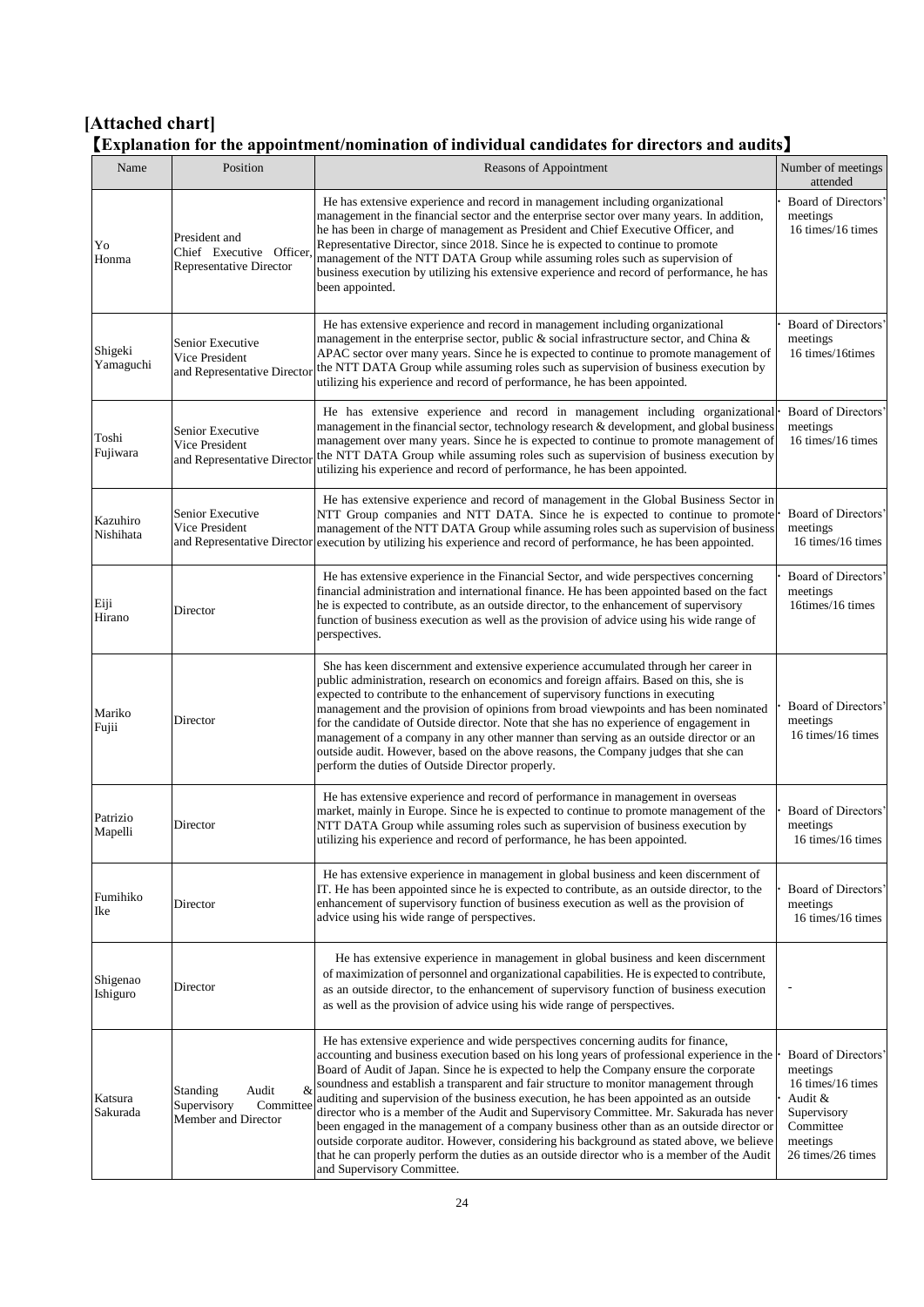| Akihiko<br>Okada         | &<br>Standing<br>Audit<br>Committee<br>Supervisory<br>Member and Director | He has extensive experience in corporate management at the NTT Group, as well as<br>experience in finance and sales. Since Mr. Okada, who was an executive officer of<br>NIPPON TELEGRAPH AND TELEPHONE CORPORATION which is an ultimate parent<br>company of NTT DATA Corporation and its affiliated company, is expected to help the<br>Company ensure the corporate soundness and establish a transparent and fair structure to<br>monitor management through audits and supervising of business execution by utilizing his<br>wide perspectives and experience, he has been appointed as an outside director who is a<br>member of the Audit and Supervisory Committee.                                                                                                                         | Board of Directors'<br>meetings<br>12 times/12 times<br>Audit $\&$<br>Supervisory<br>Committee<br>meetings<br>18 times/18 times |
|--------------------------|---------------------------------------------------------------------------|-----------------------------------------------------------------------------------------------------------------------------------------------------------------------------------------------------------------------------------------------------------------------------------------------------------------------------------------------------------------------------------------------------------------------------------------------------------------------------------------------------------------------------------------------------------------------------------------------------------------------------------------------------------------------------------------------------------------------------------------------------------------------------------------------------|---------------------------------------------------------------------------------------------------------------------------------|
| Tomoko Hoshi Supervisory | Standing<br>Audit<br>&<br>Committee<br>Member and Director                | She has extensive experience as an independent auditor, in addition to abundant<br>experience and broad knowledge in global finance and accounting as well as internal<br>control audit. We expect that she will contribute to ensuring the corporate soundness of<br>the Company and establishing a transparent and impartial management monitoring system<br>through auditing and supervision of business execution using her experiences. She has<br>never been engaged in the management of a company business. However, considering her<br>background as stated above, we believe that she will be able to properly perform the duties<br>as an outside director who is a member of the Audit and Supervisory Committee.                                                                       |                                                                                                                                 |
| Mitsuko<br>Inamasu       | Audit<br>&<br>Supervisory<br>Committee<br>Member and<br>Director          | She has extensive experience as a lawyer, in addition to knowledge on legal affairs<br>related to IT and informatization as well as abundant experience as an auditor of other<br>companies. We expect that she will contribute to ensuring the corporate soundness of the<br>Company and establishing a transparent and impartial management monitoring system<br>through auditing and supervision of business execution using her experiences. She has<br>never been engaged in the management of a company business other than as an outside<br>director or outside corporate auditor. However, considering her background as stated<br>above, we believe that she will be able to properly perform the duties as an outside director<br>who is a member of the Audit and Supervisory Committee. |                                                                                                                                 |

\* Eiji Hirano, Mariko Fujii, Fumihiko Ike, Shigenao Ishiguro, Katsura Sakurada, Akihiko Okada, Tomoko Hoshi, and Mitsuko Inamasu are outside directors.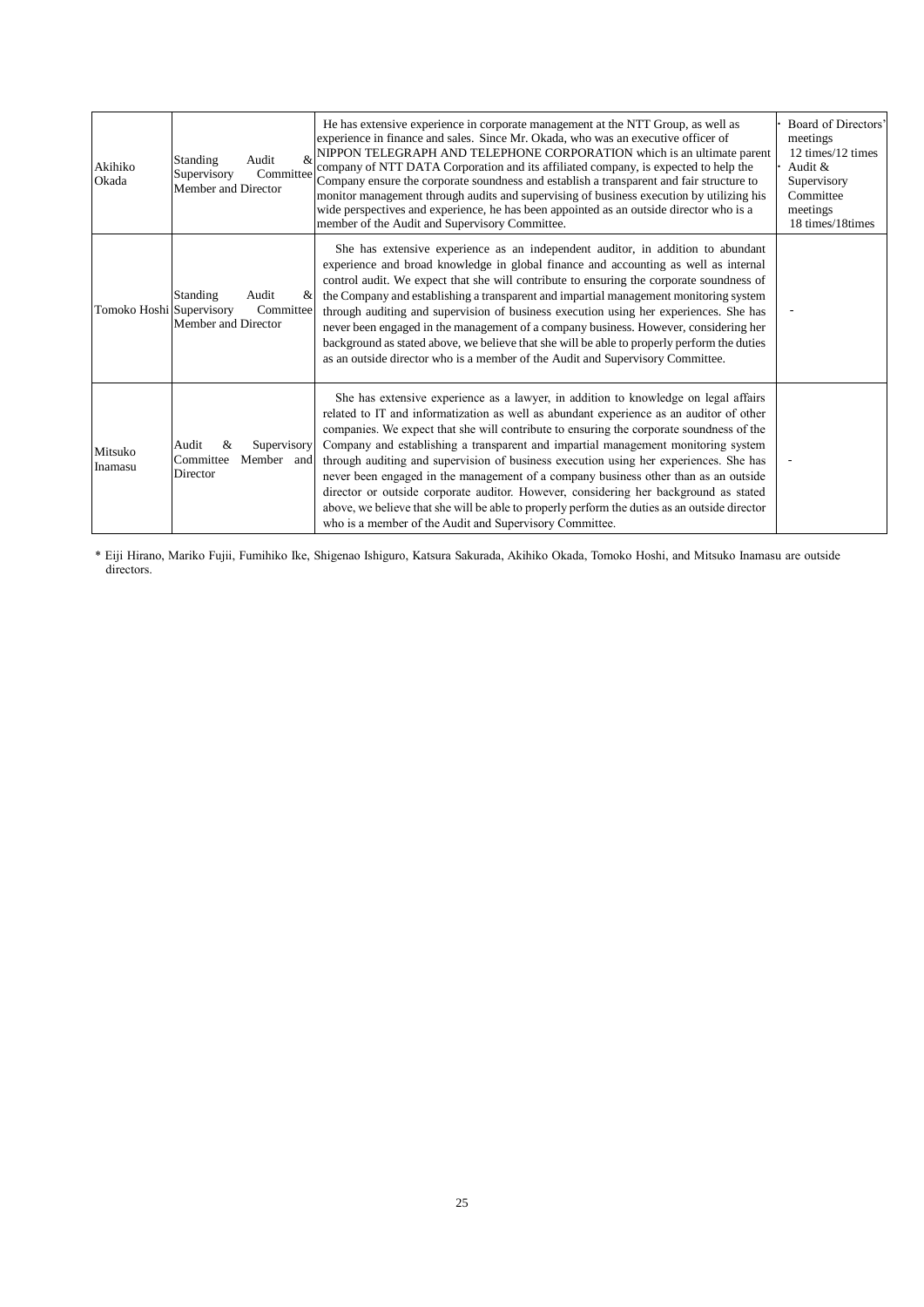# 【**Performance Indicators for Bonuses**】

| Classification                        | Performance indicators    | Evaluation weight                                         |       |
|---------------------------------------|---------------------------|-----------------------------------------------------------|-------|
| Degree of year-on-year<br>improvement |                           | Operating Income                                          | 35%   |
|                                       | Financial indicators      |                                                           | 35%   |
|                                       | Sustainability indicators | <b>ROIC</b>                                               | $5\%$ |
| Degree of achievement                 |                           | Overseas operating income margin                          | 10%   |
| of the plan                           |                           | GHG emissions                                             | $5\%$ |
|                                       |                           | B <sub>2</sub> B <sub>2</sub> X revenue                   | $5\%$ |
|                                       |                           | Ratio of women newly appointed to<br>managerial positions | 5%    |

# 【**The system of business execution and the mechanism of management monitoring and internal control**】

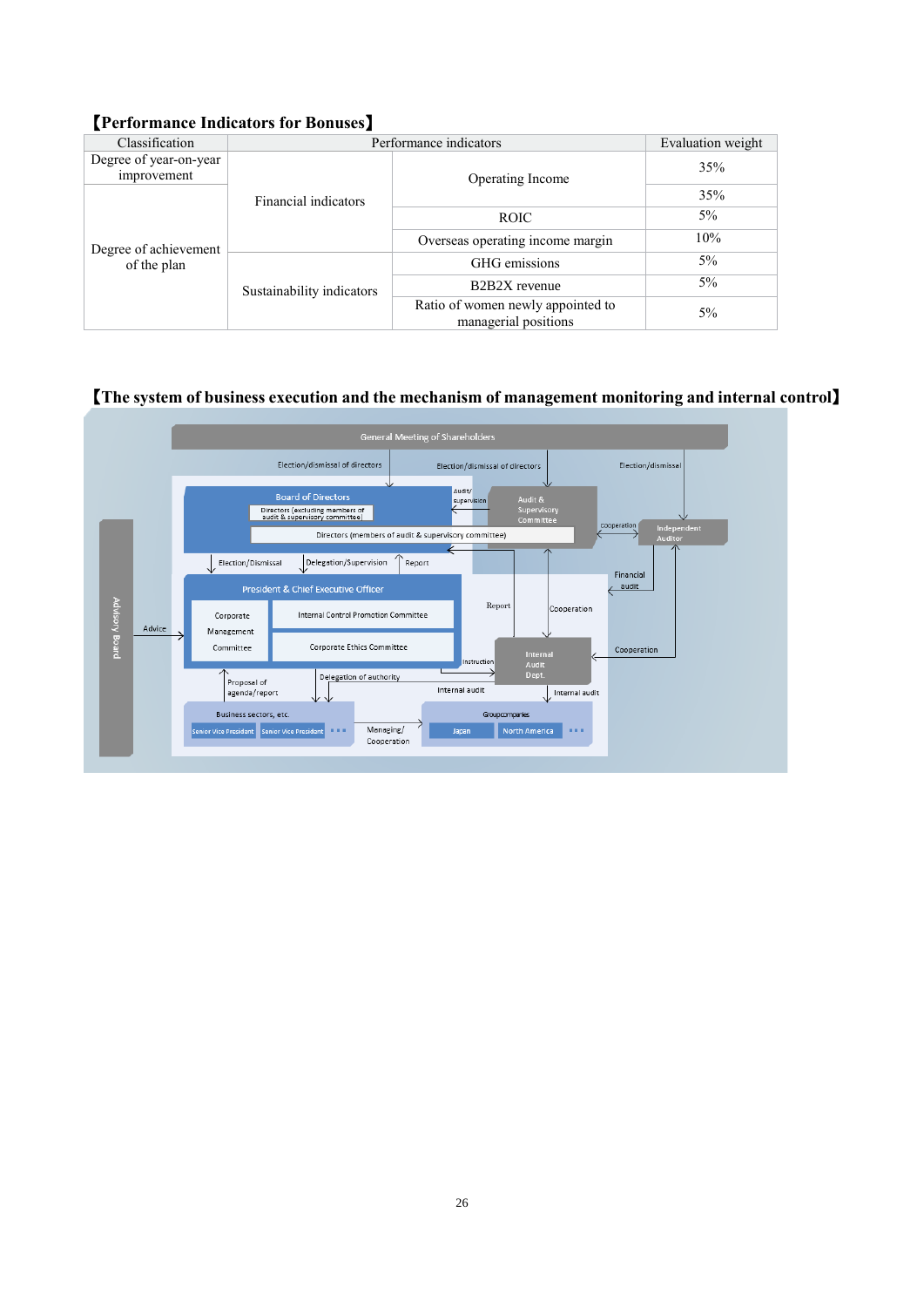|                      | $\cdots$                | $\frac{1}{2}$ |                                    |                     |                               |                         |                         |                                                                                  |
|----------------------|-------------------------|---------------|------------------------------------|---------------------|-------------------------------|-------------------------|-------------------------|----------------------------------------------------------------------------------|
| Name                 | Corporate<br>management | International | Sales /<br>Marketing<br>Consulting | Development/<br>R&D | <b>Business</b><br>Management | Finance &<br>Accounting | Finance &<br>Accounting | (Reference)<br>Particular field of<br>expertise<br><b>X</b> Executors only       |
| Yo Honma             |                         |               |                                    |                     |                               |                         |                         | Financial / Enterprise<br>& Solutions<br>Segments                                |
| Shigeki<br>Yamaguchi |                         |               |                                    |                     |                               |                         |                         | Public & Social<br>Infrastructure /<br>Enterprise &<br><b>Solutions Segments</b> |
| Toshi Fujiwara       |                         |               |                                    |                     |                               |                         |                         | <b>Financial Segment</b>                                                         |
| Kazuhiro Nishihata   |                         |               |                                    |                     |                               |                         |                         | Global business<br>sector                                                        |
| Eiji Hirano          |                         |               |                                    |                     |                               |                         |                         |                                                                                  |
| Mariko Fujii         |                         |               |                                    |                     |                               |                         |                         |                                                                                  |
| Patrizio Mapelli     |                         |               |                                    |                     |                               |                         |                         |                                                                                  |
| Fumihiko Ike         |                         |               |                                    |                     |                               |                         |                         |                                                                                  |
| Shigenao Ishiguro    |                         |               |                                    |                     |                               |                         |                         |                                                                                  |
| Katsura Sakurada     |                         |               |                                    |                     |                               |                         |                         |                                                                                  |
| Akihiko Okada        |                         |               |                                    |                     |                               |                         |                         |                                                                                  |
| Tomoko Hoshi         |                         |               |                                    |                     |                               |                         |                         |                                                                                  |
| Mitsuko Inamasu      |                         |               |                                    |                     |                               |                         |                         |                                                                                  |

# 【**The Board of Directors (Skill Matrix)**】

\*1 ESG field is included in Business Management.

\*2 Up to four major skills possessed by each person are marked with " $\bullet$ ".

# 【**The gender ratio of the employees of NTT DATA Corporation**】

|                      | <b>Male</b><br>(Number of Employees) | Female<br>(Number of Employees) | <b>Ratio of Female</b><br><b>Employees</b> (%) |
|----------------------|--------------------------------------|---------------------------------|------------------------------------------------|
| Number of Employees  | 9,520                                | 2,831                           | 22.9%                                          |
| Manager level        | 1,919                                | 175                             | 8.3%                                           |
| Senior Manager level | 600                                  | 29                              | $4.6\%$                                        |

As of March 31, 2022

\*The number of employees above does not include the persons who transferred to NTT DATA from other companies, but includes the persons who transferred from NTT DATA to other companies.